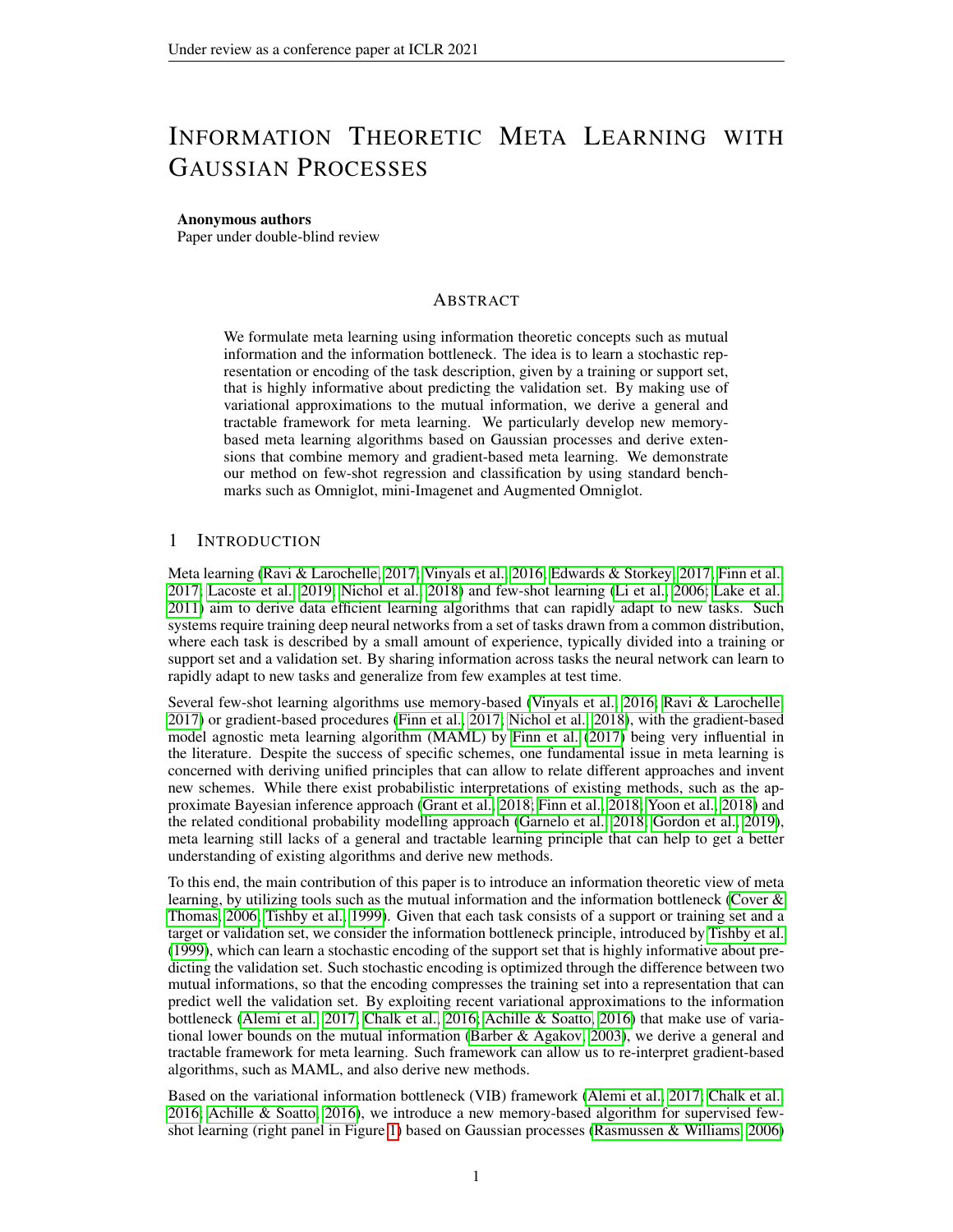<span id="page-1-0"></span>

**Figure 1:** (left) Meta learning with the information bottleneck.  $Z_i \sim q_w(Z_i | \mathcal{D}_i^t)$  is the encoder we wish to optimize to compress the task training set  $\mathcal{D}_i^t$  (minimize the mutual information  $I(Z_i,\mathcal{D}_i^t))$  and predict well the validation set  $\mathcal{D}_i^{\tilde{v}}$  (maximize  $I(Z_i, \mathcal{D}_i^v)$ ); see Section [2.](#page-1-1) (right) Specialization to supervised few-shot learning where for each task we have input-output data. Gradient-based algorithms, such as MAML, and Gaussian process memory-based methods (proposed in this paper) are instances of the framework; see Section [2.2](#page-2-0) and [3.](#page-3-0)

and deep neural kernels [\(Wilson et al., 2016\)](#page-11-1) that offers a kernel-based Bayesian view of a memory system. With Gaussian processes, the underlying encoding takes the form of a *non-parametric* function that follows a stochastic process amortized by the training set. Further, we show that VIB gives rise to gradient-based meta learning methods, such as MAML, when combined with *parametric* encodings corresponding to model parameters or weights, and based on this we derive a stochastic MAML algorithm. In an additional scheme, we show that our framework can naturally allow for combinations of memory and gradient-based meta learning by constructing suitable encodings, and we derive such an algorithm that combines Gaussian processes with MAML. We demonstrate our methods on few-shot regression and classification by using standard benchmarks such as Omniglot, mini-Imagenet and Augmented Omniglot.

## <span id="page-1-1"></span>2 META LEARNING WITH INFORMATION BOTTLENECK

Suppose we wish to learn from a distribution of tasks. During training for each task we observe a pair consisted of a *task description* represented by the support or training set  $\mathcal{D}^t$  and *task validation* represented by the target or validation set  $\mathcal{D}^v$ . At test time only  $\mathcal{D}^t$  will be given and the learning algorithm should rapidly adapt to form predictions on  $\mathcal{D}^v$  or on further test data.

We wish to formulate meta learning using information theoretic concepts such as mutual information and the information bottleneck [\(Tishby et al., 1999\)](#page-10-6). The idea is to learn a stochastic representation or encoding of the task description  $\mathcal{D}^t$  that is highly informative about predicting  $\mathcal{D}^v$ . We introduce a random variable,  $Z$ , associated with this encoding drawn from a distribution  $q_w\tilde(Z|\mathcal{D}^t)$  parametrized by  $w$ . Given this encoding the full joint distribution is written as

<span id="page-1-2"></span>
$$
q_w(\mathcal{D}^v, \mathcal{D}^t, Z) = q_w(Z|\mathcal{D}^t)p(\mathcal{D}^v, \mathcal{D}^t),
$$
\n(1)

where  $p(\mathcal{D}^v, \mathcal{D}^t)$  denotes the unknown data distribution over  $\mathcal{D}^t$  and  $\mathcal{D}^v$ . In equation [1](#page-1-2) and throughout the paper we use the convention that the full joint as well as any marginal or conditional that depends on Z is denoted by  $q_w$  (emphasizing the dependence on the parametrized encoder), while corresponding quantities over data  $\bar{\mathcal{D}}^t$ ,  $\mathcal{D}^v$  are denoted by p. Eg. from the above we can express a Z-dependent marginal such as,  $q_w(Z, D^v) = \int q_w(Z|D^t)p(D^v, D^t)dD^t$ .

To tune w we would like to maximize the mutual information between Z and the target set  $\mathcal{D}^v$ , denoted by  $I(Z, \mathcal{D}^v)$ . A trivial way to obtain a maximally informative representation is to set  $Z = \mathcal{D}^t$ , which does not provide a useful representation. Thus, the information bottleneck (IB) principle [\(Tishby et al., 1999\)](#page-10-6) adds a model complexity penalty to the maximization of  $I(Z, \mathcal{D}^v)$  which promotes an encoding Z that is highly compressive of  $\mathcal{D}^t$ , i.e. for which  $I(Z, \mathcal{D}^t)$  is minimized. This leads to the IB objective:

$$
\mathcal{L}_{IB}(w) = I(Z, \mathcal{D}^v) - \beta I(Z, \mathcal{D}^t),\tag{2}
$$

where  $\beta \geq 0$  is a hyperparameter. Nevertheless, in order to use IB for meta learning we need to approximate the mutual information terms  $I(Z, \mathcal{D}^v)$  and  $I(Z, \mathcal{D}^t)$ , which are both intractable since they depend on the unknown data distribution  $p(D^v, D^t)$ . To overcome this, we will consider variational approximations by following similar arguments to the variational IB approach [\(Alemi](#page-9-7)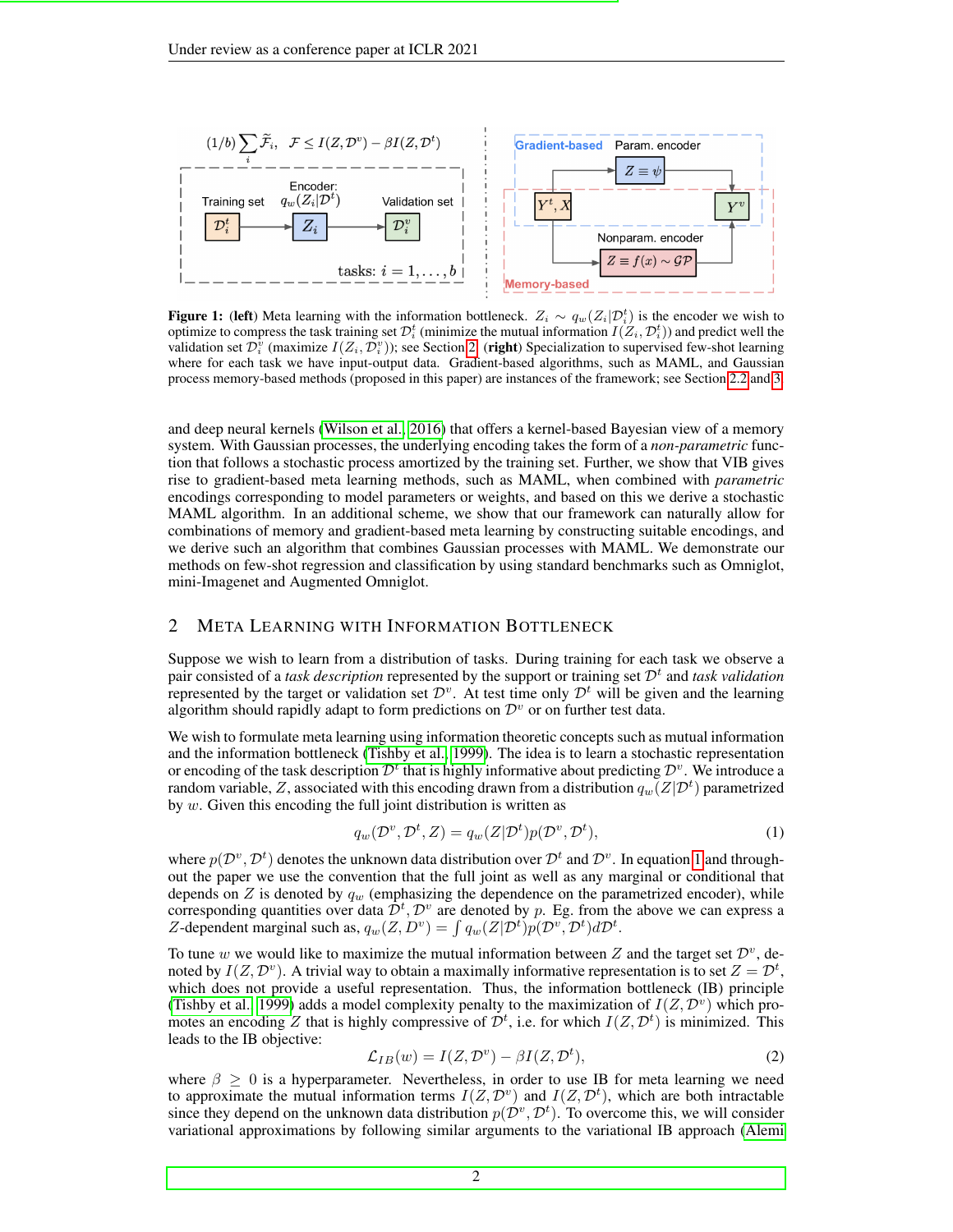[et al., 2017\)](#page-9-7) that was introduced for supervised learning of a single task, which allows us to express a tractable lower bound on  $\mathcal{L}_{IB}(w)$  by lower bounding  $I(Z, \mathcal{D}^v)$  and upper bounding  $I(Z, \mathcal{D}^t)$ .

## <span id="page-2-3"></span>2.1 VARIATIONAL INFORMATION BOTTLENECK (VIB) FOR META LEARNING

To construct a bound  $\mathcal{F} \leq \mathcal{L}_{IB}(w)$  we need first to lower bound  $I(Z, \mathcal{D}^v)$ , which is written as

$$
I(Z, \mathcal{D}^v) = \text{KL}\left[q_w(Z, \mathcal{D}^v) || q_w(Z)p(\mathcal{D}^v)\right] = \mathbb{E}_{q_w(Z, \mathcal{D}^v)}\left[\log \frac{q_w(\mathcal{D}^v | Z)}{p(\mathcal{D}^v)}\right],\tag{3}
$$

where KL denotes the Kullback-Leibler divergence and  $q_w(\mathcal{D}^v|Z) = \frac{\int q_w(Z|\mathcal{D}^t)p(\mathcal{D}^v,\mathcal{D}^t)d\mathcal{D}^t}{\int q_w(Z|\mathcal{D}^t)p(\mathcal{D}^v,\mathcal{D}^t)d\mathcal{D}^t d\mathcal{D}^t}$  $\frac{\int q_w(Z|\mathcal{D}^t)p(\mathcal{D}^t,\mathcal{D}^t)d\mathcal{D}^t}{\int q_w(Z|\mathcal{D}^t)p(\mathcal{D}^v,\mathcal{D}^t)d\mathcal{D}^t d\mathcal{D}^v}$  is intractable since we do not know the analytic form of the data distribution  $p(\mathcal{D}^v, \mathcal{D}^t)$ . To lower bound  $I(Z, \mathcal{D}^v)$ , we follow [Barber & Agakov](#page-9-10) [\(2003\)](#page-9-10) (see Appendix [A.1\)](#page-12-0) by introducing a *decoder* model  $p_{\theta}(\mathcal{D}^v|Z)$  to approximate the intractable  $q_w(\mathcal{D}^v|Z)$  where  $\theta$  are additional parameters<sup>[1](#page-2-1)</sup>,

$$
I(Z, \mathcal{D}^v) \geq \mathbb{E}_{q_w(Z, \mathcal{D}^v)} \left[ \log \frac{p_\theta(\mathcal{D}^v | Z)}{p(\mathcal{D}^v)} \right] = \mathbb{E}_{q_w(Z, \mathcal{D}^v)} \left[ \log p_\theta(\mathcal{D}^v | Z) \right] + \mathcal{H}(\mathcal{D}^v),\tag{4}
$$

where the entropy  $\mathcal{H}(\mathcal{D}^v)$  is just a constant that does not depend on the tunable parameters  $(\theta, w)$ . Furthermore, to deal with the second intractable mutual information  $I(Z, \mathcal{D}^t)$  so that to maintain an lower bound on  $\mathcal{L}_{IB}(w)$  we need to upper bound this term. Note that

$$
I(Z, \mathcal{D}^t) = \mathbb{E}_{q_w(Z, \mathcal{D}^t)} \left[ \log \frac{q_w(Z|\mathcal{D}^t)}{q_w(Z)} \right],
$$

where  $q_w(Z) = \int q_w(Z|\mathcal{D}^t) p(\mathcal{D}^t) d\mathcal{D}^t$  is intractable since, e.g. it involves the unknown data distribution  $p(\mathcal{D}^t)$ . By working similarly as before, we can approximate  $q_w(Z)$  by a tractable *prior* model distribution  $p_{\theta}(Z)$  which leads to the following upper bound on the mutual information,

$$
I(Z, \mathcal{D}^t) \leq \mathbb{E}_{q_w(Z, \mathcal{D}^t)} \left[ \log \frac{q_w(Z|\mathcal{D}^t)}{p_\theta(Z)} \right]. \tag{5}
$$

Then, by combining the two bounds we obtain the overall bound,  $\mathcal{F}(\theta, w) + \mathcal{H}(\mathcal{D}^v) \le \mathcal{L}_{IB}(w)$ :

$$
\mathcal{F}(\theta, w) = \mathbb{E}_{q_w(Z, \mathcal{D}^v)} [\log p_\theta(\mathcal{D}^v | Z)] - \beta \mathbb{E}_{q_w(Z, \mathcal{D}^t)} \left[ \log \frac{q_w(Z | \mathcal{D}^t)}{p_\theta(Z)} \right],
$$

where the constant  $\mathcal{H}(\mathcal{D}^v)$  is dropped from the objective function. Given a set of task pairs  $\{\mathcal{D}_i^t, \mathcal{D}_i^v\}_{i=1}^b$ , where each  $(\mathcal{D}_i^t, \mathcal{D}_i^v) \sim p(\mathcal{D}^v, \mathcal{D}^t)$ , during meta-training the objective function for learning  $(\theta, w)$  reduces to the maximization of the empirical average,  $\frac{1}{b} \sum_i \widetilde{\mathcal{F}}_i(\theta, w)$ , where each  $\mathcal{F}_i(\theta, w)$  is an unbiased estimate of  $\mathcal{F}(\theta, w)$  (see Appendix [A.2\)](#page-12-1) and is given by

<span id="page-2-2"></span>
$$
\widetilde{\mathcal{F}}_i(w,\theta) = \mathbb{E}_{q_w(Z_i|\mathcal{D}_i^t)}\left[ \log p_\theta(\mathcal{D}_i^v|Z_i) \right] - \beta \text{KL}[q_w(Z_i|\mathcal{D}_i^t)||p_\theta(Z_i)].\tag{6}
$$

The meta-training procedure is carried out in different episodes where at each step we receive a minibatch of task pairs and perform a stochastic gradient maximization step.

The objective in equation [6](#page-2-2) is similar to variational inference objectives for meta learning [\(Ravi](#page-10-8) [& Beatson, 2019\)](#page-10-8). In particular, it can be viewed as an evidence lower bound (ELBO) on the validation set log marginal likelihood,  $\log \int p_{\theta}(\mathcal{D}_{i}^{v}|Z_{i})p_{\theta}(Z_{i})dZ_{i}$ , with the differences: (i) there is the hyperparameter  $\beta$  in front of the KL term and (ii) the *variational distribution*  $q_w(Z_i|\mathcal{D}_i^t)$  in equation [6](#page-2-2) is more restricted than in standard variational inference, since  $q_w(Z_i|\mathcal{D}_i^t)$  now acts as a stochastic bottleneck that encodes the support set  $\mathcal{D}_i^t$  (i.e. it is amortized by  $\mathcal{D}_i^t$ ) and via the term  $\mathbb{E}_{q_w(Z_i|\mathcal{D}_{i}^{t})}[\log p_{\theta}(\mathcal{D}_{i}^{v}|Z_i)]$  it is optimized to reconstruct the validation set.

#### <span id="page-2-0"></span>2.2 INFORMATION THEORETIC VIEW OF MAML-TYPE METHODS

MAML [\(Finn et al., 2017\)](#page-9-1) is a special case of our framework. To see this, suppose that the task encoding variable  $Z_i$  for the i-th task coincides with a vector of some task-specific model parameters or neural network weights  $\psi_i$ , so that  $p_\theta(\mathcal{D}_i^v | Z_i) \equiv p(\mathcal{D}_i^v | \psi_i)$  and  $p_\theta(\tilde{Z}_i)$  reduces to a prior

<span id="page-2-1"></span><sup>&</sup>lt;sup>1</sup>The lower bounds are valid even when the parameters w of the encoder  $q_w(Z|D^t)$  and  $\theta$  of the decoder  $p_\theta(\mathcal{D}^v|Z)$  (and prior  $p_\theta(Z)$ ) have shared components, e.g. are parameters of the same neural architecture.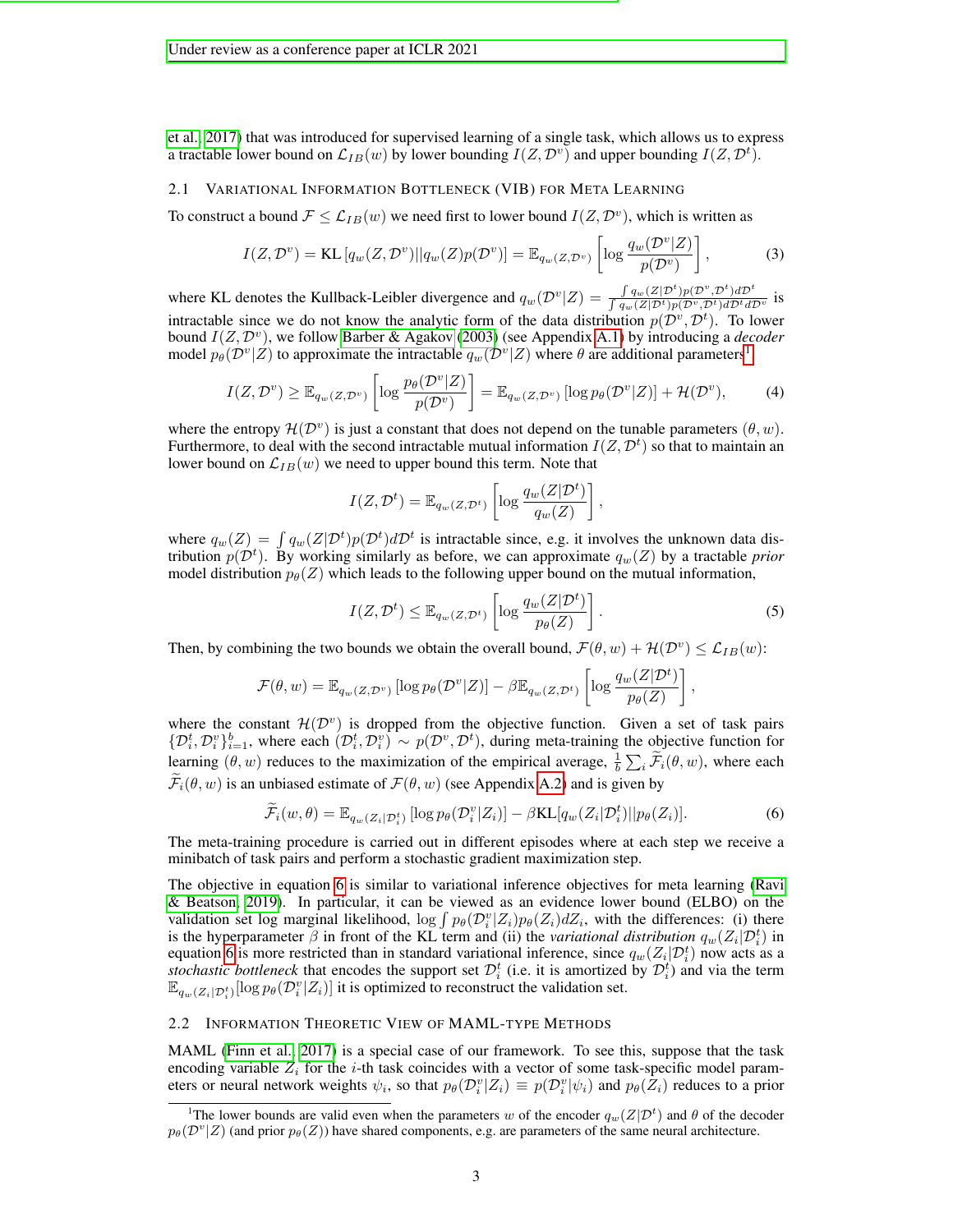$p_{\theta}(\psi_i)$  over these parameters. The MAML approach [\(Finn et al., 2017\)](#page-9-1) tries to find a shared initial parameter value  $\theta$  so that few gradient steps based on the support set objective,  $\log p(\mathcal{D}_i^t|\theta)$ , lead to a task-specific parameter value  $\psi_i$  with good generalization on the validation set. MAML estimates the task parameters by  $\psi_i = \theta + \Delta(\theta, \mathcal{D}_i^t)$ , where  $\Delta(\theta, \mathcal{D}_i^t)$  denotes the inner loop adaptation steps which for a single gradient step is just  $\rho \nabla_{\theta} \log p(\mathcal{D}_i^t | \theta)$  and where  $\rho$  is a step size. By setting  $\beta = 0$  and by using a deterministic Dirac measure encoder,  $\delta_{\psi_i, \theta + \Delta(\theta, \mathcal{D}_i^t)}$ , the VIB objective from

equation [6](#page-2-2) reduces to the standard MAML objective,  $\tilde{\mathcal{F}}_i(\theta) = \log p(\mathcal{D}_i^v | \theta + \Delta(\theta, \mathcal{D}_i^t)).$ 

We can construct a generalization of MAML by making the encoder stochastic, e.g.  $q_{\theta,s}(\psi_i|\mathcal{D}_i^t)$  $\mathcal{N}(\psi_i|\theta + \Delta(\theta, \mathcal{D}_i^t), sI)$  where s is a scalar variance parameter. Then, the objective becomes

<span id="page-3-2"></span>
$$
\widetilde{\mathcal{F}}_i(\theta, s) = \mathbb{E}_{\mathcal{N}(\epsilon|0, I)} \left[ \log p(\mathcal{D}^v | \theta + \Delta(\theta, \mathcal{D}_i^t) + \sqrt{s}\epsilon) \right] - \beta \text{KL} \left[ q_{\theta, s}(\psi_i | \mathcal{D}_i^t) || p_{\theta}(\psi_i) \right],
$$

where we reparametrized the expectation suggesting the use of the reparametrization trick [\(Kingma](#page-10-9) [& Welling, 2013\)](#page-10-9) for stochastic optimization of the meta parameters  $(\theta, s)$ . In the experiments we will investigate an instance of the above where  $p_{\theta}(\psi_i)$  follows the hierarchical Gaussian form  $\mathcal{N}(\psi_i|\theta, sI)$ , which views each task-specific parameter  $\psi_i$  as a randomized version of  $\theta$  and with s being the same variance used by the encoder. For such prior the KL divergence term reduces to  $-\frac{1}{2s} \|\tilde{\Delta}(\theta, \mathcal{D}_i^t)\|^2$ , which penalizes large values of the inner adaptation steps and small values of s.

#### <span id="page-3-4"></span>2.3 VIB FOR SUPERVISED META LEARNING

Here, we explain how to adapt the VIB principle to supervised meta learning. Suppose the learning problem involves few-shot supervised learning where for each task we wish to predict outputs or labels given corresponding inputs. Let us denote the task support set as  $\mathcal{D}^t = (Y^t, X^t)$ , where  $Y^t = \{y_j^t\}_{j=1}^{n^t}$  and  $X^t = \{x_j^t\}_{j=1}^{n^t}$  denote the output and input observations. Similarly, we write  $\mathcal{D}^v = (Y^v, X^v)$  for the validation set. During meta-testing, for any novel task we observe the support set  $\mathcal{D}_{*}^{t} = (Y_{*}^{t}, X_{*}^{t})$  together with the test inputs  $X_{*}^{v}$  and the goal is to predict the test outputs  $Y^v_*$ . This suggests that we can construct a task encoder distribution of the form  $q_w(Z|Y^t, X)$  that depends on the training outputs  $Y^t$  and generally on all inputs  $X = (X^t, X^v)$ .<sup>[2](#page-3-1)</sup> We would like to train this encoder so that Z becomes highly predictive about the validation outputs  $Y^v$  and simultaneously compressive about  $Y^t$ . Then, a suitable VIB objective can be based on approximating the *input-conditioned* information bottleneck,  $I(Z, Y^v|X) - \beta I(Z, Y^t|X)$  i.e. where both  $I(Z, Y^v|X)$ and  $I(Z, Y^t | X)$  are conditional mutual informations (see Appendix [A.3\)](#page-13-0). By following similar arguments as those in Section [2.1,](#page-2-3) we can lower bound this objective and finally approximate it by an unbiased empirical average,  $\frac{1}{b} \sum_{i=1}^{b} \widetilde{\mathcal{F}}_i(\theta, w)$ , where

$$
\widetilde{\mathcal{F}}_i(\theta, w) = \mathbb{E}_{q_w(Z_i|Y_i^t, X_i)} \left[ \log p_\theta(Y_i^v|Z_i, X_i) \right] - \beta \text{KL} \left[ q_w(Z_i|Y_i^t, X_i) || p_\theta(Z_i|X_i) \right],\tag{7}
$$

and where  $p_{\theta}(Y_i^v | X_i^v, Z_i)$  and  $p_{\theta}(Z_i | X_i)$  are the decoder and prior model distributions introduced when applying the variational approximation. A detailed derivation can be found in Appendix [A.3.](#page-13-0) Equation [7](#page-3-2) provides the general form of the VIB objective suitable for supervised meta learning. The supervised version of MAML is expressed as a special case by following the arguments of Section [2.2.](#page-2-0) In Section [3,](#page-3-0) we particularize the above by combining it with a Gaussian process model.

## <span id="page-3-0"></span>3 SUPERVISED META LEARNING WITH GAUSSIAN PROCESSES

In this section we introduce VIB-based meta learning algorithms using Gaussian processes (GPs), which are suitable for few-shot supervised learning. In Section [3.1](#page-3-3) we introduce a memory-based system, while in Section [3.2](#page-4-0) we further combine it with gradient-based meta learning.

#### <span id="page-3-3"></span>3.1 A GAUSSIAN PROCESS MEMORY-BASED METHOD

To use the VIB framework for few-shot supervised learning, as described in Section [2.3,](#page-3-4) for each *i*-th task we need to specify the encoding variable  $Z_i$  together with the encoder  $q_w(Z_i|Y_i^t, X_i)$ , the decoder over the validation outputs  $p_{\theta}(Y_i^v | Z_i, X_i)$  and the prior model  $p_{\theta}(Z_i | X_i)$ . Here, we construct these quantities by using a GP model [\(Rasmussen & Williams, 2006\)](#page-10-7).

<span id="page-3-1"></span><sup>&</sup>lt;sup>2</sup>Dependence on all inputs can allow to explain both transductive and non-transductive settings for meta learning [\(Bronskill et al., 2020;](#page-9-11) [Finn et al., 2017;](#page-9-1) [Nichol et al., 2018\)](#page-10-3) as special cases; see Appendix [B.](#page-15-0)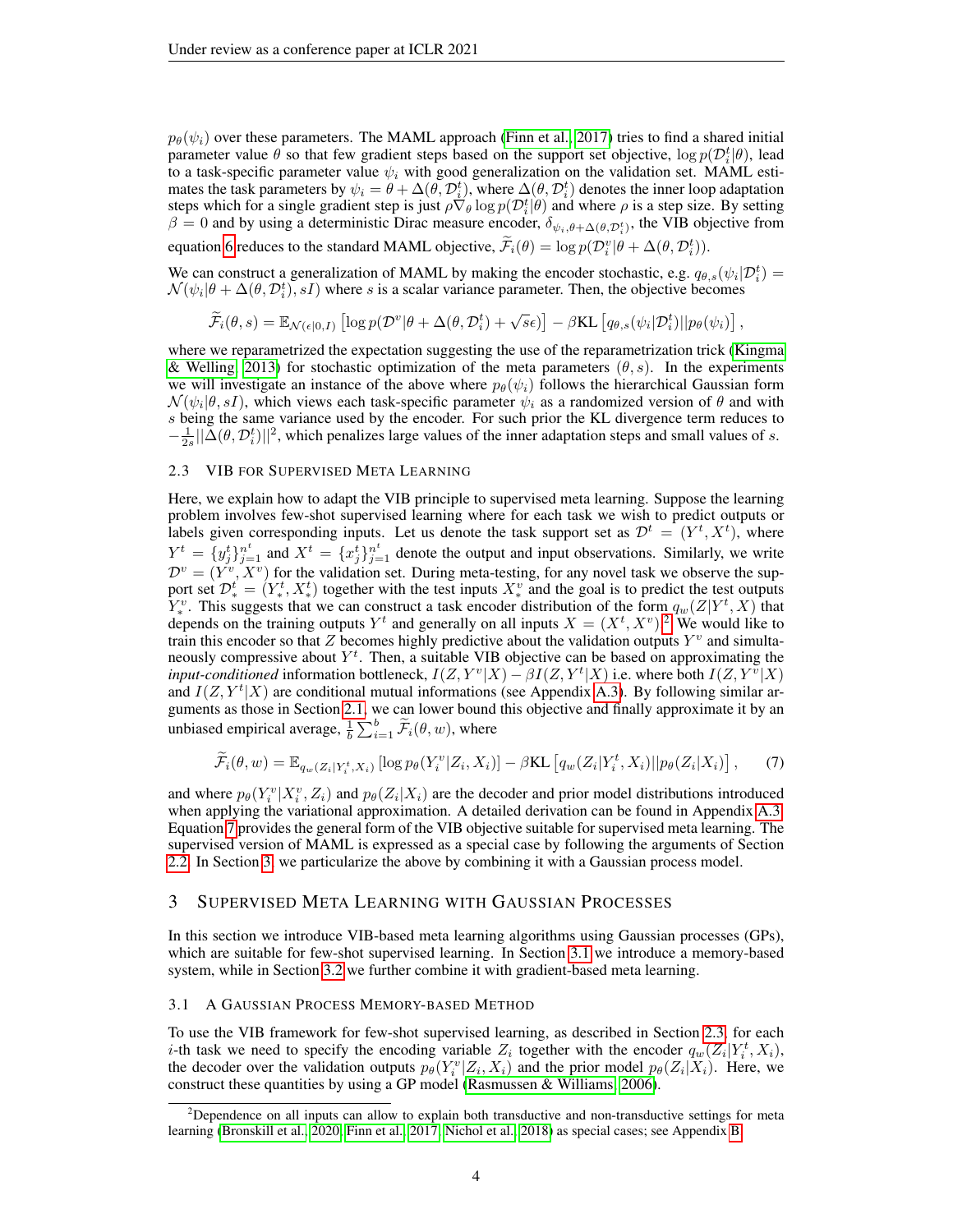We denote the unknown task-specific function that solves the *i*-th task by  $f_i(x)$  and we assume that a priori (before observing any task data) this function is a draw from a GP, i.e.  $f_i(x) \sim$  $\mathcal{GP}(0, k_\theta(x, x'))$ , where  $k_\theta$  denotes the kernel function. Without loss of generality we shall use a deep kernel function where  $f_i(x)$  is a linear function of a deep neural network feature vector  $\phi(x;\hat{\theta})$  with task-specific Gaussian weights, i.e.  $f_i(x) = \phi(x;\theta)^{\top} \theta_i^{out}, \theta_i^{out} \sim \mathcal{N}(\theta_i^{out}|0,\sigma_f^2 I)$ . Such function can be equivalently viewed as a GP sample:  $f_i(x) \sim \mathcal{GP}(0, k_{\theta}(x, x'))$ ,  $k_{\theta}(x, x') =$  $\sigma_f^2 \phi(x;\theta)^\top \phi(x';\theta)$ . In this functional space view the task-specific output weights  $\theta_i^{out}$  have been marginalized out and we are left with the feature vector parameters  $\theta$  shared across tasks.<sup>[3](#page-4-1)</sup>

Suppose now that we observe the task data, i.e. the support  $\mathcal{D}_i^t = (Y_i^t, X_i^t)$  and validation  $\mathcal{D}_i^v =$  $(Y_i^v, X_i^v)$  sets, so that we can evaluate the task function on all task inputs  $X_i = (X_i^t, X_i^v)$ . Let  $f_{i,j}^v \equiv f(x_{i,j}^v)$  denote the function value at the validation input  $x_{i,j}^v$ , associated with output  $y_{i,j}^v$ , while the vector of all such values is denoted by  $\mathbf{f}_i^v = \{f_{i,j}^v\}_{j=1}^{n^v}$ . Similarly, the vector of function values at the training inputs  $X_i^t$  is  $\mathbf{f}_i^t$ . In the VIB framework, we specify the task encoding variable  $Z_i$  to be the full set of function values,  $Z_i \equiv (\mathbf{f}_i^v, \mathbf{f}_i^t)$ , and we further choose the prior model for this encoding to be the GP prior,  $p_{\theta}(Z_i|X_i) \equiv p(\hat{\mathbf{f}}_i^v, \hat{\mathbf{f}}_i^t | X_i)$ , where

$$
p(\mathbf{f}_i^v, \mathbf{f}_i^t | X_i) = p(\mathbf{f}_i^v | \mathbf{f}_i^t, X_i) \times p(\mathbf{f}_i^t | X_i^t),
$$
\n(8)

<span id="page-4-2"></span>
$$
= \mathcal{N}(\mathbf{f}_i^v | \mathbf{K}_i^{vt} [\mathbf{K}_i^t]^{-1} \mathbf{f}_i^t, \mathbf{K}_i^v - \mathbf{K}_i^{vt} [\mathbf{K}_i^t]^{-1} [\mathbf{K}_i^{vt}]^\top) \times \mathcal{N}(\mathbf{f}_i^t | \mathbf{0}, \mathbf{K}_i^t). \tag{9}
$$

Here,  $\mathbf{K}_i^t$ ,  $\mathbf{K}_i^v$  are square kernel matrices of size  $n^t \times n^t$  and  $n^v \times n^v$  on the training inputs  $X_i^t$  and validation inputs  $X_i^{\hat{v}}$ , while  $\mathbf{K}_i^{vt}$  is the  $n^v \times n^t$  cross kernel matrix between these two sets of inputs. Note that the encoding is *non-parametric* since its size grows with the number of task data points.

To continue with the specification of the VIB objective, the second quantity we need to set is the decoder model  $p_\theta(Y_i^v | \mathbf{f}_i^v, \mathbf{f}_i^t, X_i)$  which is chosen to be a standard GP likelihood. Specifically, for i.i.d. observations  $Y_i^v$  given  $\mathbf{f}_i^v$  becomes independent from  $\mathbf{f}_i^t$  and  $X_i$  and the likelihood factorizes across data points, i.e.  $p(Y_i^v | \mathbf{f}_i^v) = \prod_{j=1}^{n^v} p(y_{i,j}^v | f_{i,j}^v)$ , where each  $p(y_{i,j}^v | f_{i,j}^v)$  is a standard likelihood model, such as Gaussian density  $p(y_{i,j}^v | f_{i,j}^v) = \mathcal{N}(y_{i,j}^v | f_{i,j}^v, \sigma^2)$  suitable for standard regression problems or categorical/softmax likelihood for few-shot classification; see Appendix [C.4.](#page-18-0) Finally, we specify the encoder distribution  $q_w(Z_i|Y_i^t, X_i) \equiv q(\mathbf{f}_i^v, \mathbf{f}_i^t | Y_i^t, X_i)$  as follows,

<span id="page-4-4"></span><span id="page-4-3"></span>
$$
q(\mathbf{f}_i^v, \mathbf{f}_i^t | Y_i^t, X_i) = p(\mathbf{f}_i^v | \mathbf{f}_i^t, X_i) q(\mathbf{f}_i^t | \mathcal{D}_i^t),
$$
\n(10)

where  $p(\mathbf{f}_i^v | \mathbf{f}_i^t | X_i)$  is the same conditional GP prior from equation [8,](#page-4-2) while  $q(\mathbf{f}_i^t | \mathcal{D}_i^t)$  is a encoder of the training set that takes the form of a Gaussian distribution specified based on a very general amortization procedure, see Appendix [C.1.](#page-15-1) Equation [10](#page-4-3) shares a similar structure with a standard posterior Gaussian process where we first observe the training set, then we compute the (approximate) posterior distribution  $q(\mathbf{f}_i^t | \mathcal{D}_i^t)$ , and finally we extrapolate/predict the validation set function values at inputs  $X_i^v$  based on the conditional GP prior  $p(\hat{f}_i^v | f_i^t, \hat{X}_i)$ . The above assumptions yield (see Appendix [C.2\)](#page-16-0) the following VIB objective for a single task,

$$
\sum_{j=1}^{n^v} \mathbb{E}_{q(f_{i,j}^v)}[\log p(y_{i,j}^v | f_{i,j}^v)] - \beta \text{KL}\left[q(\mathbf{f}_i^t | \mathcal{D}_i^t) || p(\mathbf{f}_i^t | X_i^t)\right],\tag{11}
$$

where  $q(f_{i,j}^v) = \int p(f_{i,j}^v | \mathbf{f}_i^t, x_{i,j}^v, X_i^t) q(\mathbf{f}_i^t | \mathcal{D}_i^t) d\mathbf{f}_i^t$  is a univariate Gaussian over an individual validation function value  $f_{i,j}^{\tilde{v}}$ . Here,  $q(f_{i,j}^{\tilde{v}})$  depends on the training set and the single validation input  $x_{i,j}^v$ , so that from the training set and the corresponding function values  $f_i^t$  we extrapolate (through the univariate conditional GP  $p(f_{i,j}^v | \mathbf{f}_i^t, x_{i,j}^v, X_i^t)$  to the input  $x_{i,j}^v$  in order to predict its value  $f_{i,j}^v$ .

#### <span id="page-4-0"></span>3.2 COMBINATION WITH GRADIENT-BASED META LEARNING

In this section, we combine the GP memory-based meta learning method with a gradient-based approach, such as MAML [\(Finn et al., 2017\)](#page-9-1). Based on the VIB principle we need to specify an encoding that will allow us to combine a memory-based with a gradient-based approach. As discussed in Section [2.2,](#page-2-0) gradient-based meta learning is associated with a parametric encoding that corresponds to a fixed-size task model parameter  $\psi_i$ . In contrast, as seen in Section [3.1,](#page-3-3) a memory system is associated with a function-space or non-parametric encoding that consists of the

<span id="page-4-1"></span><sup>&</sup>lt;sup>3</sup>The kernel variance parameter  $\sigma_f^2$  (if learnable) is also considered to be part of the full set of parameters  $\theta$ .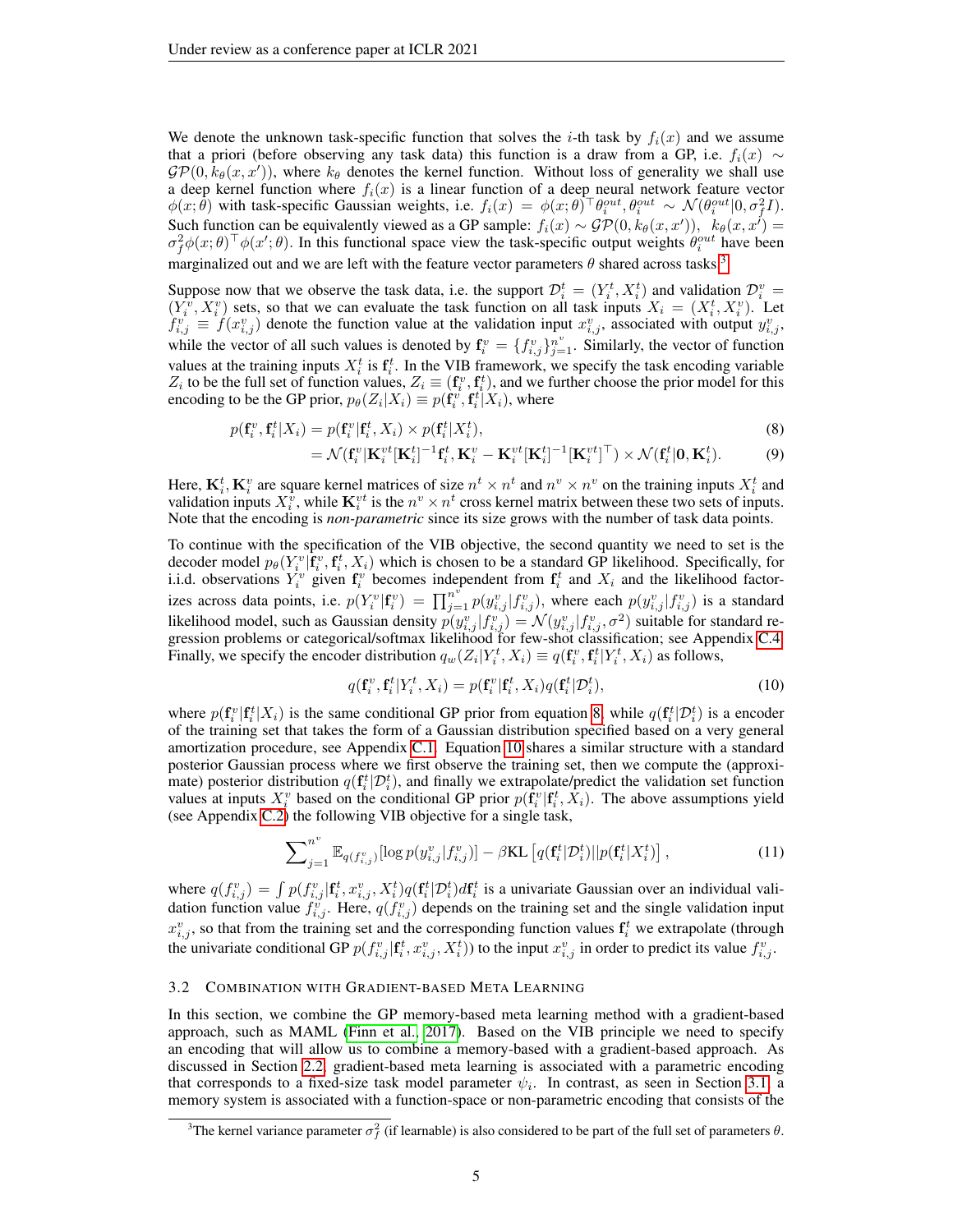function values  $(f_i^t, f_i^v)$  of all task input points. Therefore, a way to combine these techniques is to concatenate the encodings, i.e.  $Z_i \equiv (\psi_i, \mathbf{f}_i^t, \mathbf{f}_i^v)$ . Here,  $\psi_i$  are the task-specific parameters of the GP kernel function  $k_{\psi_i}(x, x')$  (and possibly of the likelihood  $p(y|f)$ ), which in our implementation are the parameters of the feature vector  $\phi(x; \psi_i)$ . Intuitively, a combination of the GP memorybased method with MAML will try to apply a short inner adaptation loop in order to adjust an initial feature vector  $\phi(x;\theta)$  to obtain a final  $\phi(x;\psi_i)$  that can better solve the task. For the overall encoding  $(\psi_i, \mathbf{f}_i^t, \mathbf{f}_i^v)$ , the general form of the encoder distribution takes the form

$$
q(\mathbf{f}_i^t, \mathbf{f}_i^v, \psi_i | Y_i^t, X_i) = p(\mathbf{f}_i^v | \mathbf{f}_i^t, \psi_i, X_i) q(\mathbf{f}_i^t | \psi_i, \mathcal{D}_i^t) q(\psi_i | \mathcal{D}_i^t),
$$

where  $p(\mathbf{f}_i^v | \mathbf{f}_i^t, \psi_i, X_i)$  is the conditional GP prior and  $q(\mathbf{f}_i^t | \psi_i, \mathcal{D}^t)$  is the amortized encoder (see Appendix [C.1\)](#page-15-1), where we have emphasized their dependence on  $\psi_i$ . The VIB objective becomes

$$
\mathbb{E}_{q(\psi_i|\mathcal{D}_i^t)}\!\!\left[\!\sum_{j=1}^{n^v}\!\mathbb{E}_{q(f_{i,j}^v|\psi_i)}\!\left[\mathrm{log}p(y_{i,j}^v|f_{i,j}^v)\right]\!-\!\beta\mathrm{KL}[q(\mathbf{f}_i^t|\psi_i,\!\mathcal{D}_i^t)||p(\mathbf{f}_i^t|\psi_i,\!X_i^t)]\!\right]-\beta\mathrm{KL}[q(\psi_i|\mathcal{D}_i^t)||p(\psi_i)].
$$

In practise, we can relax this objective and use different hyperparameters  $\beta_f$  and  $\beta_{\psi}$  in front of the two KL terms. This is convenient as we would prefer to set  $\beta_{\psi} = 0$  and use a deterministic MAML w.r.t.  $\psi_i$  rather than a stochastic MAML; see Section [2.2.](#page-2-0) This simplification avoids the need to specify a prior  $p(\psi_i)$  over the task-specific neural network parameters and at the same time it reduces the encoder  $q(\psi_i|\mathcal{D}_i^t)$  to a Dirac delta, which simplifies the objective as follows,

$$
\sum\nolimits_{j=1}^n\mathbb{E}_{q(f_{i,j}^v|\psi_i)}[\log p(y_{i,j}^v|f_{i,j}^v)] - \beta_f\text{KL}\left[q(\mathbf{f}_i^t|\psi_i,\mathcal{D}_i^t)||p(\mathbf{f}_i^t|\psi_i,X_i^t)\right]
$$

,

where  $\psi_i = \theta + \Delta(\theta, \mathcal{D}_i^t)$ . The inner loop adaptation term can be defined by an objective function on the support set  $\mathcal{D}_{i}^{t}$ . In our case a suitable objective is the VIB for the GP memory-based method obtained by setting the validation set equal to the training set, i.e.  $D_i^v = D_i^t$  in equation [11,](#page-4-4) which gives  $\sum_{j=1}^{n^t} \mathbb{E}_{q(f_{i,j}^t|\theta)}[\log p(y_{i,j}^t|f_{i,j}^t)] - \beta_f \text{KL}\left[q(\mathbf{f}_i^t|\theta,\mathcal{D}_i^t)||p(\mathbf{f}_i^t|\theta,X_i^t)\right]$ .

## 4 RELATED WORK

In this work, the VIB principle was used to formulate meta learning. VIB has been used before for different purposes, such as for regularization of single-task supervised learning [\(Alemi et al., 2017\)](#page-9-7), sparse coding [\(Chalk et al., 2016\)](#page-9-8), re-interpretation of β-VAEs and Dropout [\(Burgess et al., 2018;](#page-9-12) [Achille & Soatto, 2016\)](#page-9-9) and for compression of deep neural networks [\(Dai et al., 2018\)](#page-9-13).

A meta learning method that connects with the information bottleneck was recently proposed by [Hu](#page-10-10) [et al.](#page-10-10) [\(2020\)](#page-10-10). There the information bottleneck was used to analyze the generalization of a variational Bayesian inference objective suitable for transductive supervised few-shot learning. Note that the information bottleneck derived in [Hu et al.](#page-10-10) [\(2020\)](#page-10-10) (theorem 1) is not the same as the information bottleneck objective used here (i.e. the objective in equation [7](#page-3-2) for the supervised learning case), since they differ in the second term. In addition, our framework expresses a general information bottleneck principle for meta learning applicable beyond transductive supervised learning.

Given the probabilistic nature of our framework, we can relate it to other probabilistic or Bayesian approaches and particularly with those that: (i) probabilistically re-interpret and extend gradientbased methods [\(Grant et al., 2018;](#page-9-2) [Finn et al., 2018;](#page-9-3) [Yoon et al., 2018;](#page-11-0) [Nguyen et al., 2019;](#page-10-11) [Gordon et al., 2019;](#page-9-5) [Chen et al., 2019\)](#page-9-14) and (ii) derive amortized conditional probability models [\(Garnelo et al., 2018;](#page-9-4) [Gordon et al., 2019\)](#page-9-5). The underlying learning principle in both (i)- (ii) is to construct and maximize a predictive distribution (or conditional marginal likelihood) of the validation points given the training points, which, e.g. in supervised few-shot learning is written as  $p_{\theta}(Y^v | X^v, X^t, Y^t) = \int p(Y^v | X^v, \psi_i) p_{\theta}(\psi_i | X^t, Y^t) d\psi_i = \frac{p_{\theta}(Y^v, Y^t | X^v, X^t)}{p_{\theta}(Y^t | X^t)}$ . Here,  $p_{\theta}(\psi_i|X^t, Y^t)$  is a posterior distribution over the task parameters  $\psi_i$ , after observing the training points, and  $\theta$  is a meta parameter which for simplicity we assume to be found by point estimation. However, this objective is very hard to rigorously approximate. Unlike the marginal likelihood on all task outputs  $p_{\theta}(Y^v, Y^t | X^v, X^t)$  for which we can easily compute a lower bound, there is no tractable lower bound on the predictive conditional  $p_{\theta}(Y^v | X^v, X^{\hat{t}}, Y^t)$ .<sup>[4](#page-5-0)</sup> This inherent difficulty

<span id="page-5-0"></span><sup>&</sup>lt;sup>4</sup>To obtain such a bound we either need to have access to the intractable posterior  $p_\theta(\psi_i|X^t, Y^t)$ , or to upper bound the marginal likelihood on the training points  $p_{\theta}(Y^t | X^t)$ , which is very hard.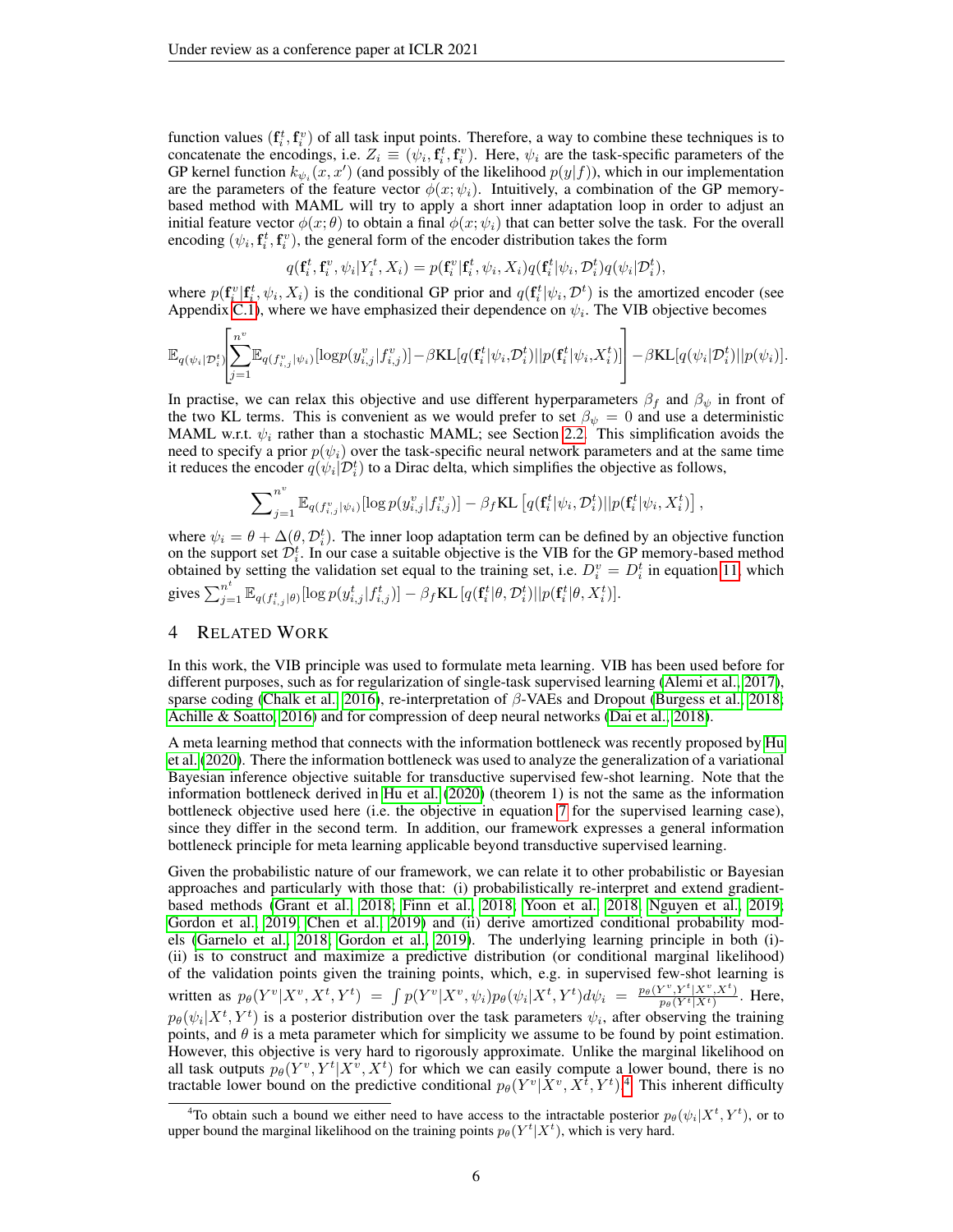with computing the predictive distribution has led to several approximations, i.e. methods of category (i) above, ranging from MAP, Laplace, variational inference procedures (without rigorous bounds on the predictive conditional) and Stein variational gradient descent [\(Grant et al., 2018;](#page-9-2) [Finn](#page-9-3) [et al., 2018;](#page-9-3) [Yoon et al., 2018;](#page-11-0) [Nguyen et al., 2019;](#page-10-11) [Gordon et al., 2019;](#page-9-5) [Chen et al., 2019\)](#page-9-14). The conditional probability modelling approaches [\(Garnelo et al., 2018;](#page-9-4) [Gordon et al., 2019\)](#page-9-5) try to directly model  $p_{\theta}(Y^v | X^v, X^t, Y^t)$  without considering this as an approximation to an initial joint Bayesian model. Our VIB framework differs significantly from the predictive distribution principle since VIB has an information theoretic motivation and it rigorously bounds an information bottleneck objective. VIB is also a fully tractable objective, avoiding the need to choose a particular approximate inference method and allowing us to rather focus on setting up the encoding procedure, as we did in the GP example in Section [3.](#page-3-0)

Regarding related works of GPs in meta learning, the ALPaCA method [\(Harrison et al., 2018\)](#page-10-12) applied GPs and Bayesian linear regression to standard regression tasks with Gaussian likelihoods, while [Tossou et al.](#page-10-13) [\(2019\)](#page-10-13) used kernel-based methods (from a regularization rather than Bayesian perspective) again in standard regression. Closer to us, [Patacchiola et al.](#page-10-14) [\(2019\)](#page-10-14) and [Snell & Zemel](#page-10-15) [\(2020\)](#page-10-15) used GPs to perform few-shot classification together with deep neural kernels. However, our usage of GPs is different from these latter approaches, e.g. our general encoder amortization strategy can potentially deal with arbitrary likelihood functions and task output observations, while [Patacchi](#page-10-14)[ola et al.](#page-10-14) [\(2019\)](#page-10-14) assumes a Gaussian likelihood for the binary class labels and [Snell & Zemel](#page-10-15) [\(2020\)](#page-10-15) consider the Polya-Gamma augmentation, which is very tailored to classification problems. ´

# 5 EXPERIMENTS

To evaluate the proposed algorithms, we consider a standard set of meta-learning benchmarks which include sinusoid regression and few-shot classification. As a baseline for comparison we consider MAML [\(Finn et al., 2017\)](#page-9-1) and use exactly the same neural architecture for all methods and benchmarks as in [Finn et al.](#page-9-1) [\(2017\)](#page-9-1). The new methods we implemented are the following: (i) Stochastic MAML (S. MAML), as defined in Section [2.2,](#page-2-0) where the difference with MAML is the injected task-specific noise added to the outer loop update rule, together with the regularization term that comes from the VIB objective; see Section [2.2.](#page-2-0) The scalar noise parameter s is learned alongside the others. (ii) The memory-based GP method (referred as GP) trained by the VIB objective, as defined in Section [3,](#page-3-0) where the kernel feature vector  $\phi(x; \theta)$  is obtained from the last hidden layer of the same neural architecture as used in MAML. We use cosine and linear kernels (see Appendix [D\)](#page-19-0). For few-shot classification we report results separately for both kernels, while for sinusoid regression we only consider the linear kernel (the cosine kernel has similar performance). (iii) A combination of a memory-based and gradient-based approach referred to as GP+MAML where a MAML meta update rule is applied to the feature vector parameters  $\theta$ ; see Section [3.2.](#page-4-0)

Sinusoid regression. We first evaluate the method on a sinusoid regression as described by [Finn](#page-9-1) [et al.](#page-9-1) [\(2017\)](#page-9-1) following their protocol. We train GP using VIB and evaluate its K-shot mean squared error performance. From Table [1,](#page-6-0) we observe that GP significantly outperforms MAML especially as K grows. Similarly, Figure [3](#page-23-0) in Appendix illustrates this few-shot predictive ability of the GP, where posterior GP uncertainty reduces as  $K$  grows. Finally, from Figure [2](#page-7-0) (left), we observe that GP drastically improves when more data is available and is more data efficient than MAML achieving near-optimal performance for  $K = 5$ . See Appendix [D](#page-19-0) for more results and details.

<span id="page-6-0"></span>Table 1: Few-shot sinusoid regression results. We report the results (mean values and 95% confidence intervals after 10 repeats) of all methods (GP, GP+MAML, MAML and S. MAML) for  $K = 5, 10, 20$ . GP-based methods use linear kernel.

| Model   | $K=5$                                                   | $K=10$                                                | $K=20$ |
|---------|---------------------------------------------------------|-------------------------------------------------------|--------|
|         |                                                         |                                                       |        |
| MAML.   |                                                         | $0.280 \pm 0.013$ $0.096 \pm 0.005$ $0.043 \pm 0.003$ |        |
| S. MAML |                                                         | $0.317 \pm 0.34$ $0.116 \pm 0.012$ $0.054 \pm 0.004$  |        |
| GP.     |                                                         | $0.02 \pm 0.014$ $0.002 \pm 0.001$ $0.001 \pm 0.001$  |        |
|         | GP+MAML $0.058\pm0.054$ $0.002\pm0.001$ $0.002\pm0.002$ |                                                       |        |

Few-shot classification. The second domain is a standard few-shot meta-learning benchmark based on three datasets: Omniglot [\(Lake et al., 2011\)](#page-10-5), mini-Imagenet [\(Ravi & Larochelle, 2017\)](#page-10-0) and Augmented Omniglot [\(Flennerhag et al., 2018\)](#page-9-15). For both Omniglot and mini-Imagenet we follow the experimental protocol proposed by [Finn et al.](#page-9-1) [\(2017\)](#page-9-1). For Augmented Omniglot, following [Flen](#page-9-15)[nerhag et al.](#page-9-15) [\(2018\)](#page-9-15); [Chen et al.](#page-9-14) [\(2019\)](#page-9-14), during meta-testing both MAML and S. MAML perform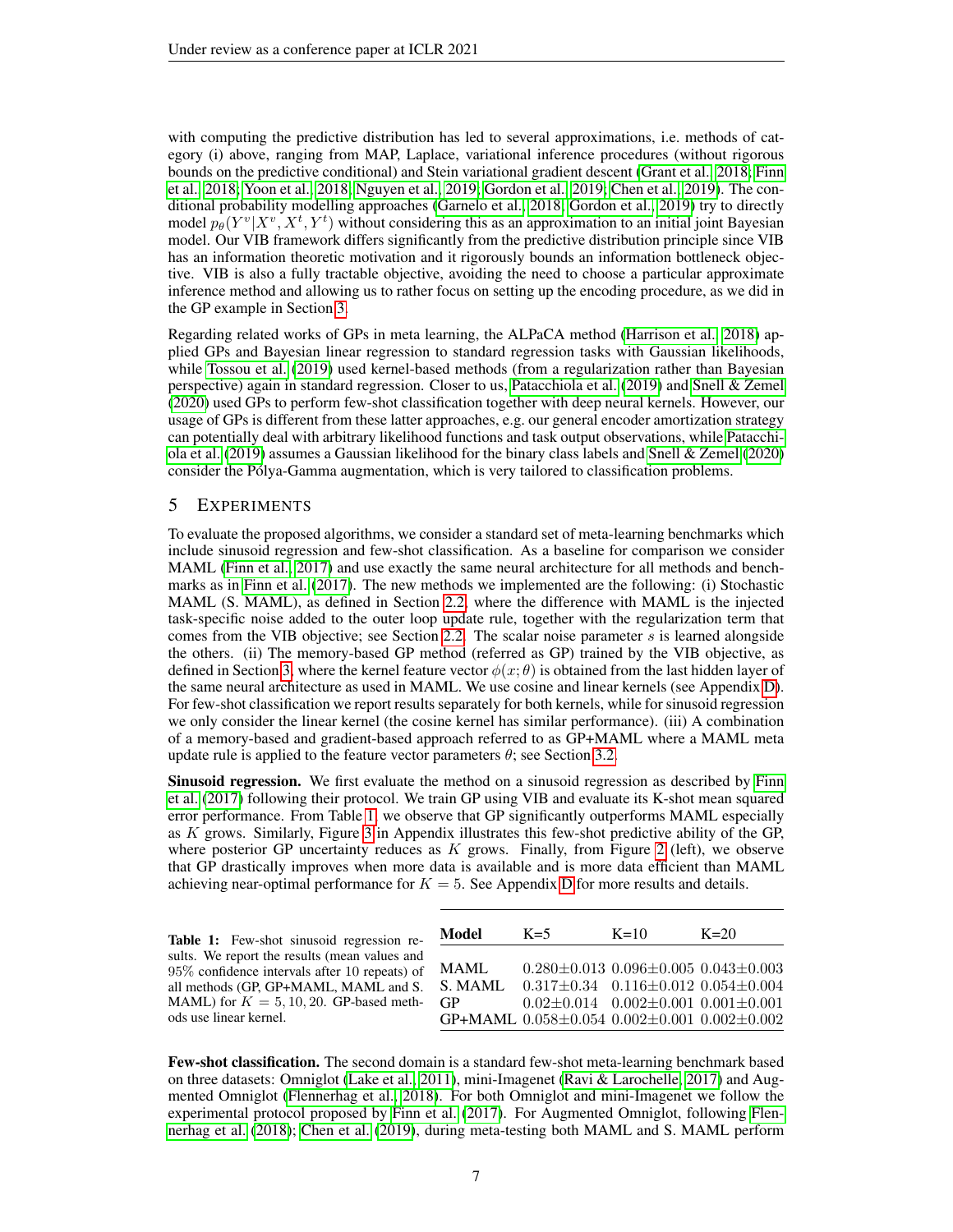<span id="page-7-0"></span>

**Figure 2:** (a) Sinusoid regression with GP and MAML in meta-testing as the number of shots  $K$  (x-axis) increases. On y-axis, we report the MSE. For MAML, we report the performance with different number of inner loop steps, i.e. just SGD steps since we do meta-testing, specified in the legend. (b)-(c) Meta-testing classification accuracy (y-axis) on mini-Imagenet, where each system has been meta-trained with either  $N =$  $5, K = 1$  or  $N = 5, K = 5$ , as the number K of observed examples per class (while always  $N = 5$ ) grows from 1 to 20, e.g. for  $K = 20$  each system sees  $N \times K = 100$  support examples. For MAML we show the performance for different inner loop sizes, which in meta-testing is just SGD updates, where each SGD step uses a random mini-batch of size 10 data points from the support set of size  $N \times K$ . (d) Similarly to (b)-(c) for Augmented Omniglot, where instead of growing K we increase the amount of data augmentation in a pre-specified/fixed  $N = 20, K = 15$  initial support set. This means in each SGD update of MAML or predictive density GP update we sample a mini-batch from the fixed  $N \times K$  support set, we apply random transformations in this mini-batch and then we use it to perform the actual update. The mini-batch size was 20 and based on this data augmentation process we grow the amount of data (x-axis) processed by each method from 20 up to 2000. Finally to create all plots we average performance under 10 repeats, where in each repeat the systems are meta-trained from scratch and then are evaluated in a large number of meta-testing tasks.

<span id="page-7-1"></span>

|                          | <b>Omniglot</b> 5-way |                  |                   | mini-Imagenet 5-way                                                                 | <b>Augmented Omniglot 20-way</b> |  |
|--------------------------|-----------------------|------------------|-------------------|-------------------------------------------------------------------------------------|----------------------------------|--|
| Model                    | $K = 1$ shot          | $K = 5$ shot     | $K = 1$ shot      | $K=5$ shot                                                                          | $K = 15$ shot                    |  |
|                          |                       |                  |                   |                                                                                     |                                  |  |
| Stochastic MAML          |                       |                  |                   | $98.944\pm0.031\%$ $99.745\pm0.017\%$ $48.139\pm0.311\%$ $64.179\pm0.781\%$         | $77.3 \pm 1.123\%$               |  |
| GP (linear)              |                       |                  |                   | $99.036\pm0.034\%$ $99.776\pm0.019\%$ $48.097\pm0.213\%$ $64.474\pm0.235\%$         | $80.73 + 0.776\%$                |  |
| GP (cos)                 |                       |                  |                   | $99.059 + 0.030\%$ $99.774 + 0.016\%$ $47.934 + 0.293\%$ 63.660 + 0.262\%           | $80.77 + 0.804\%$                |  |
| GP+MAML (linear)         |                       |                  |                   | $99.027 \pm 0.025\%$ $99.771 \pm 0.019\%$ $48.509 \pm 0.346\%$ 64.760 $\pm 0.226\%$ | $81.33 + 0.488\%$                |  |
| GP+MAML (cos)            |                       |                  |                   | $99.051 \pm 0.028\%$ $99.783 \pm 0.019\%$ $48.075 \pm 0.445\%$ $64.506 \pm 0.178\%$ | $*81.79 \pm 0.671\%$             |  |
|                          |                       |                  |                   |                                                                                     |                                  |  |
| MAML (Finn et al., 2017) | $98.7 \pm 0.4\%$      | $99.9 \pm 0.1\%$ | $48.7 \pm 1.84\%$ | $63.11 \pm 0.92\%$                                                                  | $76.67 \pm 0.663\%$ (our)        |  |

Table 2: Classification test accuracy on Omniglot, mini-Imagenet and Augmented Omniglot. For all methods, mean performances with 95% confidence intervals are reported after repeating the experiments 10 times and each experiments performs meta-testing in 1000 tasks. Best performance is with bold, while \* indicates statistically significant better performance than MAML in Augmented Omniglot. For Augmented Omniglot we run MAML (see Appendix for the hyperparameters) since this dataset was not included in [Finn et al.](#page-9-1) [\(2017\)](#page-9-1).

100 steps of adaptation (resulting in 2000 data points seen by the model where each step processes a minibatch of size 20 points), while they are meta-trained by applying 20 adaptation steps (i.e. 400 training points seen per task). Both GP methods are meta-trained by memorizing the full  $N \times K = 20 \times 15 = 300$  support points without further data augmentation, while during meta-testing we allow the GP methods to see up to 2000 points. See Appendix [D](#page-19-0) for more details.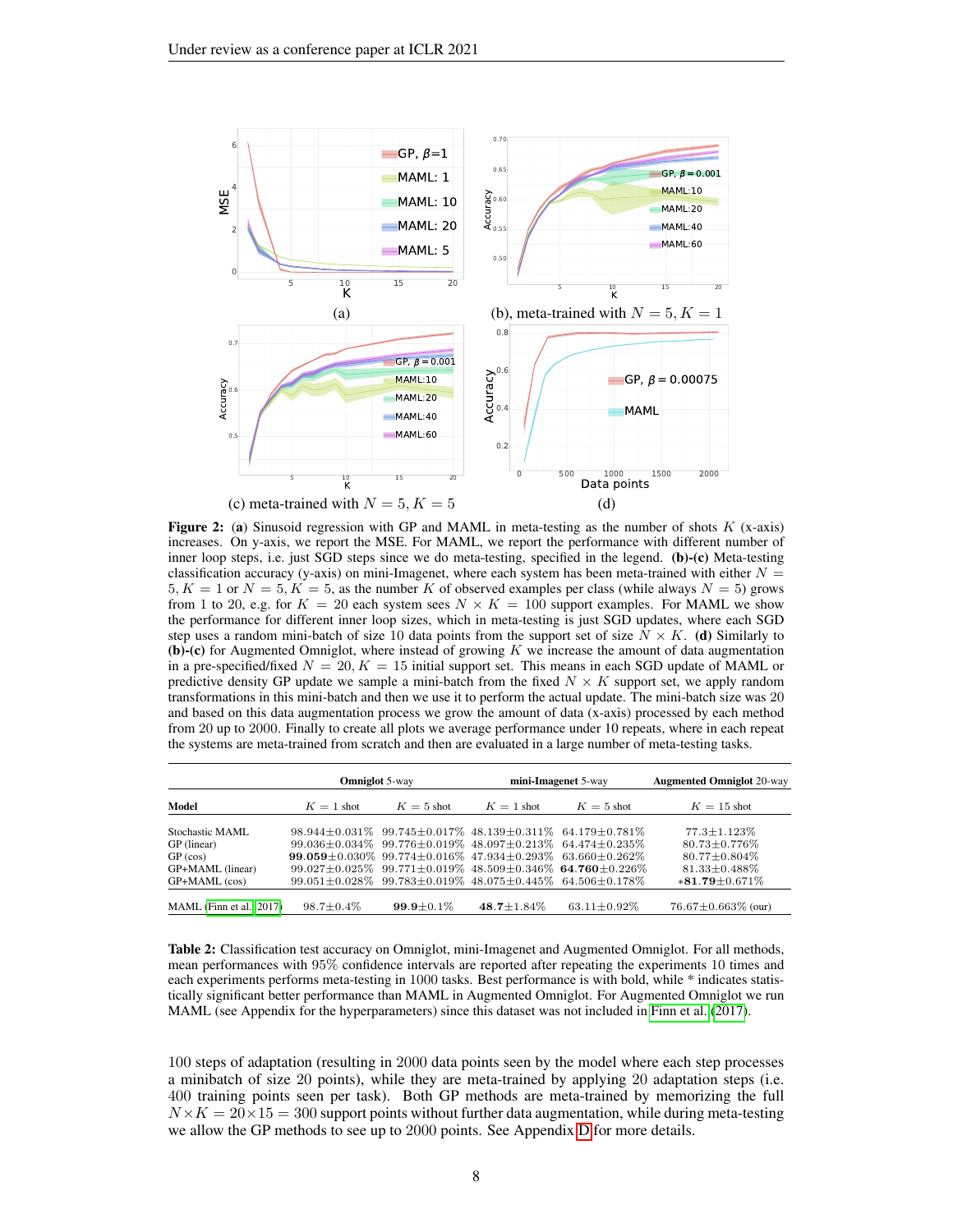<span id="page-8-0"></span>

|                  | <b>Omniglot 5-way</b> |                                         |                      | mini-Imagenet 5-way | <b>Augmented Omniglot 20-way</b> |  |
|------------------|-----------------------|-----------------------------------------|----------------------|---------------------|----------------------------------|--|
| Model            | $K = 1$ shot          | $K=5$ shot                              | $K = 1$ shot         | $K = 5$ shot        | $K = 15$ shot                    |  |
| Stochastic MAML  | $0.031 + 0.001\%$     | $0.008 + 0.001$                         | $1.27 + 0.008\%$     | $0.925 + 0.013\%$   | $0.673 \pm 0.025\%$              |  |
| GP (linear)      |                       | $0.036 + 0.002\%$ $0.012 + 0.001\%$     | $1.267 \pm 0.008\%$  | $0.904 + 0.005\%$   | $0.676 \pm 0.034\%$              |  |
| GP (cos)         |                       | $0.045 + 0.001\%$ $0.019 + 0.001\%$     | $1.262 + 0.006\%$    | $0.921 \pm 0.006\%$ | $0.662 \pm 0.027\%$              |  |
| GP+MAML (linear) |                       | $0.036 + 0.003\%$ $0.010 + 0.001\%$     | $*1.246 \pm 0.007\%$ | $*0.900 + 0.009\%$  | $0.671 \pm 0.024\%$              |  |
| GP+MAML (cos)    |                       | $0.045 \pm 0.001\%$ 0.019 $\pm 0.001\%$ | $1.274 \pm 0.009\%$  | $0.902 \pm 0.005\%$ | $*0.616 \pm 0.027\%$             |  |
|                  |                       |                                         |                      |                     |                                  |  |
| MAML (our)       |                       | $0.032 \pm 0.001\%$ 0.008 $\pm 0.001\%$ | $1.279 \pm 0.006\%$  | $0.926 \pm 0.011\%$ | $0.694 \pm 0.02\%$               |  |

Table 3: Classification negative log likelihood (NLL) test performance on Omniglot, mini-Imagenet and Augmented Omniglot. To obtain these scores for MAML we re-run MAML since only classification accuracy is reported in [Finn et al.](#page-9-1) [\(2017\)](#page-9-1). Again \* indicates statistically significant better performance than MAML.

Classification accuracy performance for all methods are given in Table [2,](#page-7-1) while the corresponding negative log likelihood (NLL) scores are given in Table [3.](#page-8-0) We observe GP-based architectures outperform MAML and S. MAML in more complex scenarios such as Augmented Omniglot. From the NLL scores that depend on how well the predicted class probabilities are calibrated, we can observe that the GP methods perform significantly better in all cases where uncertainty matters i.e. on mini-Imagenet and Augmented Omniglot. On top of the described standard implementations of GP and GP+MAML, we implement ones with additional previously used architectures and tricks to improve results (see Appendx [D.4\)](#page-24-0). We observe that GP+MAML generally performs better than GP. Further, we notice that S. MAML has similar performance to MAML. One reason why S. MAML does not always outperform MAML could be related to hyperparameters and to the higher variance of the gradients caused by the reparametrization trick used to maximize the VIB objective in equation [7.](#page-3-2) This could imply that training a stochastic architecture could require longer training time, an issue deserving further investigation.

We also found that the qualitative behaviour of GP and GP+MAML are quite different as shown in Figure [4](#page-23-1) in the Appendix [D.2.](#page-20-0) In Appendix [D.3](#page-24-1) we provide ablative analysis for the impact of  $\beta$ on the performance of our architecture where the main result is that a large range of  $\beta$  values gives similar performance in practice.

Data efficiency in meta-testing of gradient-based vs GP-based meta learning. Having performed an expensive meta-training phase, the ultimate goal of a meta-learning system is to be deployed in practice and solve new tasks. In a real meta-testing scenario it is more likely the system to operate in a regime, where the training data for a given task is coming sequentially in mini-batches, and the system should continuously update itself. With this in mind, it is interesting to study the effect of K shots (or more generally the effect of the amount of processed data) in meta-testing performance. In Figure [2,](#page-7-0) we carry out an ablation study by comparing MAML and GP in sinusoid regression, mini-Imagenet and Augmented Omniglot by varying either  $K$ , for sinusoid regression and mini-Imagenet, or the amount of data augmentation, for Augmented Omniglot. We found that GP can be much more data efficient than MAML. This is because the GP predictive updates are based on Bayesian updating of sufficient statistics (for the linear kernels used here) which are similarly to Bayesian linear regression, as described in detail in Appendix [C.3.](#page-17-0) Such updates are exchangeable (i.e. data order does not matter on the final prediction) and do not depend on learning rates. In contrast, a gradient-based method such as MAML can be less data efficient since stochastic gradient updates depend on the learning rate, mini-batch size, data order and the size of the inner loop.

# 6 CONCLUSION

We introduced an information theoretic framework for meta learning by using a variational approximation [\(Alemi et al., 2017;](#page-9-7) [Chalk et al., 2016;](#page-9-8) [Achille & Soatto, 2016\)](#page-9-9) to the information bottleneck [\(Tishby et al., 1999\)](#page-10-6). We derived a novel memory-based meta learning method with GPs, a stochastic MAML and a combination of memory and gradient-based meta learning.

While we have demonstrated our method in few-shot regression and classification, we believe that the scope of the information bottleneck for meta learning is much broader. For instance, an interesting topic for future research is to consider applications in reinforcement learning.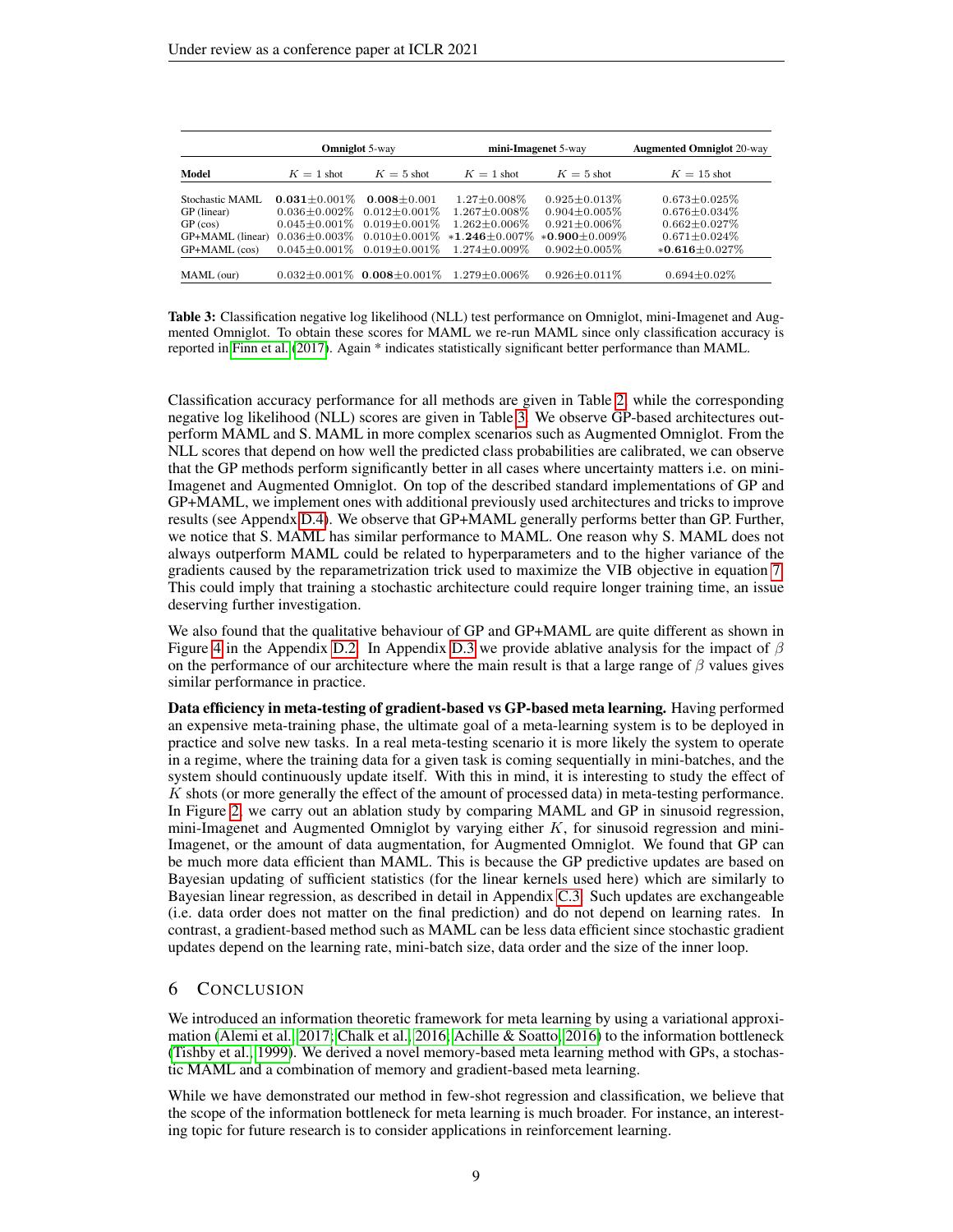## **REFERENCES**

- <span id="page-9-9"></span>Alessandro Achille and Stefano Soatto. Information dropout: Learning optimal representations through noisy computation, 2016.
- <span id="page-9-7"></span>Alex Alemi, Ian Fischer, Josh Dillon, and Kevin Murphy. Deep variational information bottleneck. In *ICLR*, 2017.
- <span id="page-9-10"></span>David Barber and Felix Agakov. The im algorithm: A variational approach to information maximization. In *Proceedings of the 16th International Conference on Neural Information Processing Systems*, NIPS'03, pp. 201–208, Cambridge, MA, USA, 2003. MIT Press.
- <span id="page-9-11"></span>John Bronskill, Jonathan Gordon, James Requeima, Sebastian Nowozin, and Richard E. Turner. Tasknorm: Rethinking batch normalization for meta-learning, 2020.
- <span id="page-9-12"></span>Christopher P. Burgess, Irina Higgins, Arka Pal, Loic Matthey, Nick Watters, Guillaume Desjardins, and Alexander Lerchner. Understanding disentangling in  $\beta$ -vae, 2018.
- <span id="page-9-8"></span>Matthew Chalk, Olivier Marre, and Gasper Tkacik. Relevant sparse codes with variational information bottleneck. In D. D. Lee, M. Sugiyama, U. V. Luxburg, I. Guyon, and R. Garnett (eds.), *Advances in Neural Information Processing Systems 29*, pp. 1957–1965. Curran Associates, Inc., 2016.
- <span id="page-9-14"></span>Yutian Chen, Abram L. Friesen, Feryal Behbahani, Arnaud Doucet, David Budden, Matthew W. Hoffman, and Nando de Freitas. Modular meta-learning with shrinkage, 2019.
- <span id="page-9-6"></span>Thomas M. Cover and Joy A. Thomas. *Elements of Information Theory (Wiley Series in Telecommunications and Signal Processing)*. Wiley-Interscience, USA, 2006. ISBN 0471241954.
- <span id="page-9-13"></span>Bin Dai, Chen Zhu, Baining Guo, and David P. Wipf. Compressing neural networks using the variational information bottleneck. In Jennifer G. Dy and Andreas Krause (eds.), *Proceedings of the 35th International Conference on Machine Learning, ICML 2018, Stockholmsmassan, Stock- ¨ holm, Sweden, July 10-15, 2018*, volume 80 of *Proceedings of Machine Learning Research*, pp. 1143–1152. PMLR, 2018.
- <span id="page-9-0"></span>Harrison Edwards and Amos Storkey. Towards a neural statistician. In *5th International Conference on Learning Representations (ICLR 2017)*, 4 2017.
- <span id="page-9-1"></span>Chelsea Finn, Pieter Abbeel, and Sergey Levine. Model-agnostic meta-learning for fast adaptation of deep networks. In Doina Precup and Yee Whye Teh (eds.), *Proceedings of the 34th International Conference on Machine Learning*, volume 70 of *Proceedings of Machine Learning Research*, pp. 1126–1135, International Convention Centre, Sydney, Australia, 06–11 Aug 2017. PMLR.
- <span id="page-9-3"></span>Chelsea Finn, Kelvin Xu, and Sergey Levine. Probabilistic model-agnostic meta-learning. In S. Bengio, H. Wallach, H. Larochelle, K. Grauman, N. Cesa-Bianchi, and R. Garnett (eds.), *Advances in Neural Information Processing Systems 31*, pp. 9516–9527. Curran Associates, Inc., 2018.
- <span id="page-9-15"></span>Sebastian Flennerhag, Pablo G. Moreno, Neil D. Lawrence, and Andreas Damianou. Transferring knowledge across learning processes, 2018.
- <span id="page-9-16"></span>Sebastian Flennerhag, Andrei A. Rusu, Razvan Pascanu, Francesco Visin, Hujun Yin, and Raia Hadsell. Meta-learning with warped gradient descent, 2020.
- <span id="page-9-4"></span>Marta Garnelo, Dan Rosenbaum, Christopher Maddison, Tiago Ramalho, David Saxton, Murray Shanahan, Yee Whye Teh, Danilo Rezende, and S. M. Ali Eslami. Conditional neural processes. volume 80 of *Proceedings of Machine Learning Research*, pp. 1704–1713, Stockholmsmassan, ¨ Stockholm Sweden, 10–15 Jul 2018. PMLR.
- <span id="page-9-5"></span>Jonathan Gordon, John Bronskill, Matthias Bauer, Sebastian Nowozin, and Richard Turner. Metalearning probabilistic inference for prediction. In *International Conference on Learning Representations*, 2019.
- <span id="page-9-2"></span>Erin Grant, Chelsea Finn, Sergey Levine, Trevor Darrell, and Thomas Griffiths. Recasting gradientbased meta-learning as hierarchical bayes. In *International Conference on Learning Representations*, 2018.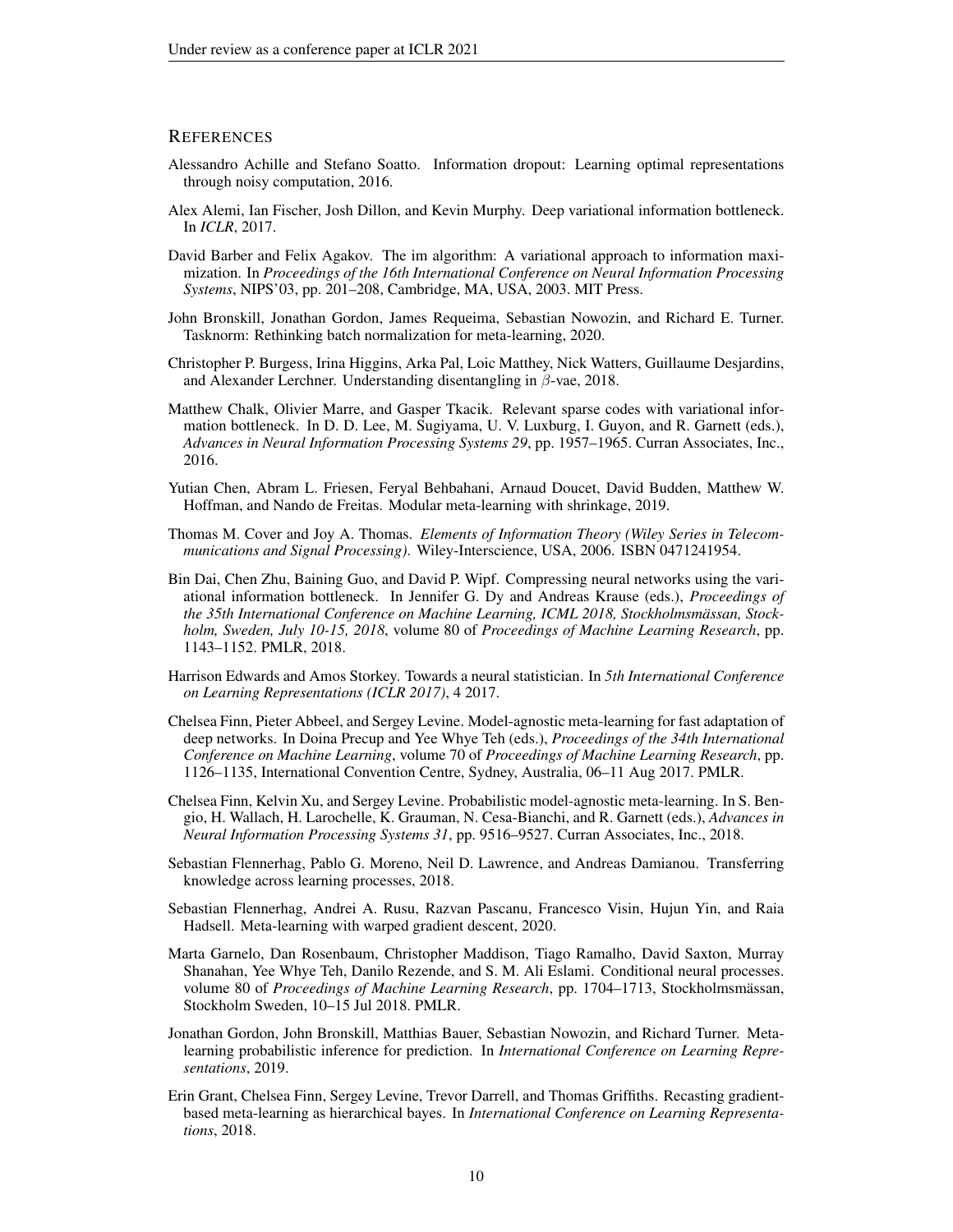- <span id="page-10-12"></span>James Harrison, Apoorva Sharma, and Marco Pavone. Meta-learning priors for efficient online bayesian regression, 2018.
- <span id="page-10-16"></span>James Hensman, Max Zwiessele, and Neil D. Lawrence. Tilted variational bayes. In *Proceedings of the Seventeenth International Conference on Artificial Intelligence and Statistics, AISTATS 2014, Reykjavik, Iceland, April 22-25, 2014*, volume 33 of *JMLR Workshop and Conference Proceedings*, pp. 356–364. JMLR.org, 2014.
- <span id="page-10-10"></span>Xu Hu, Pablo Moreno, Yang Xiao, Xi Shen, Guillaume Obozinski, and Neil Lawrence. Empirical bayes transductive meta-learning with synthetic gradients. *ICLR*, 2020.
- <span id="page-10-9"></span>Diederik P Kingma and Max Welling. Auto-encoding variational bayes. *arXiv preprint arXiv:1312.6114*, 2013.
- <span id="page-10-2"></span>Alexandre Lacoste, Boris Oreshkin, Wonchang Chung, Thomas Boquet, Negar Rostamzadeh, and David Krueger. Uncertainty in multitask transfer learning, 2019.
- <span id="page-10-5"></span>Brenden M. Lake, Ruslan Salakhutdinov, Jason Gross, and Joshua B. Tenenbaum. One shot learning of simple visual concepts. *Cognitive Science*, 33, 2011.
- <span id="page-10-4"></span>Fei-Fei Li, Robert Fergus, and Pietro Perona. One-shot learning of object categories. *IEEE Trans. Pattern Anal. Mach. Intell.*, 28(4):594–611, 2006.
- <span id="page-10-11"></span>Cuong Nguyen, Thanh-Toan Do, and Gustavo Carneiro. Uncertainty in model-agnostic metalearning using variational inference, 2019.
- <span id="page-10-3"></span>Alex Nichol, Joshua Achiam, and John Schulman. On first-order meta-learning algorithms, 2018.
- <span id="page-10-17"></span>Manfred Opper and Cédric Archambeau. The variational gaussian approximation revisited. *Neural Comput.*, 21(3):786–792, March 2009. ISSN 0899-7667.
- <span id="page-10-14"></span>Massimiliano Patacchiola, Jack Turner, Elliot J. Crowley, Michael O'Boyle, and Amos Storkey. Deep kernel transfer in gaussian processes for few-shot learning, 2019.
- <span id="page-10-7"></span>Carl Edward Rasmussen and Christopher KI Williams. *Gaussian Processes for Machine Learning*. MIT Press, 2006.
- <span id="page-10-8"></span>Sachin Ravi and Alex Beatson. Amortized bayesian meta-learning. In *7th International Conference on Learning Representations, ICLR 2019, New Orleans, LA, USA, May 6-9, 2019*. OpenReview.net, 2019. URL <https://openreview.net/forum?id=rkgpy3C5tX>.
- <span id="page-10-0"></span>Sachin Ravi and Hugo Larochelle. Optimization as a model for few-shot learning. In *ICLR*, 2017.
- <span id="page-10-18"></span>Mengye Ren, Eleni Triantafillou, Sachin Ravi, Jake Snell, Kevin Swersky, Joshua B. Tenenbaum, Hugo Larochelle, and Richard S. Zemel. Meta-learning for semi-supervised few-shot classification, 2018.
- <span id="page-10-19"></span>Andrei A. Rusu, Dushyant Rao, Jakub Sygnowski, Oriol Vinyals, Razvan Pascanu, Simon Osindero, and Raia Hadsell. Meta-learning with latent embedding optimization, 2019.
- <span id="page-10-15"></span>Jake Snell and Richard Zemel. Bayesian few-shot classification with one-vs-each Polya-Gamma ´ augmented Gaussian processes, 2020.
- <span id="page-10-6"></span>Naftali Tishby, Fernando C. Pereira, and William Bialek. The information bottleneck method. In *Proc. of the 37-th Annual Allerton Conference on Communication, Control and Computing*, pp. 368–377, 1999.
- <span id="page-10-13"></span>Prudencio Tossou, Basile Dura, Francois Laviolette, Mario Marchand, and Alexandre Lacoste. Adaptive deep kernel learning, 2019.
- <span id="page-10-1"></span>Oriol Vinyals, Charles Blundell, Timothy Lillicrap, koray kavukcuoglu, and Daan Wierstra. Matching networks for one shot learning. In D. D. Lee, M. Sugiyama, U. V. Luxburg, I. Guyon, and R. Garnett (eds.), *Advances in Neural Information Processing Systems 29*, pp. 3630–3638. Curran Associates, Inc., 2016.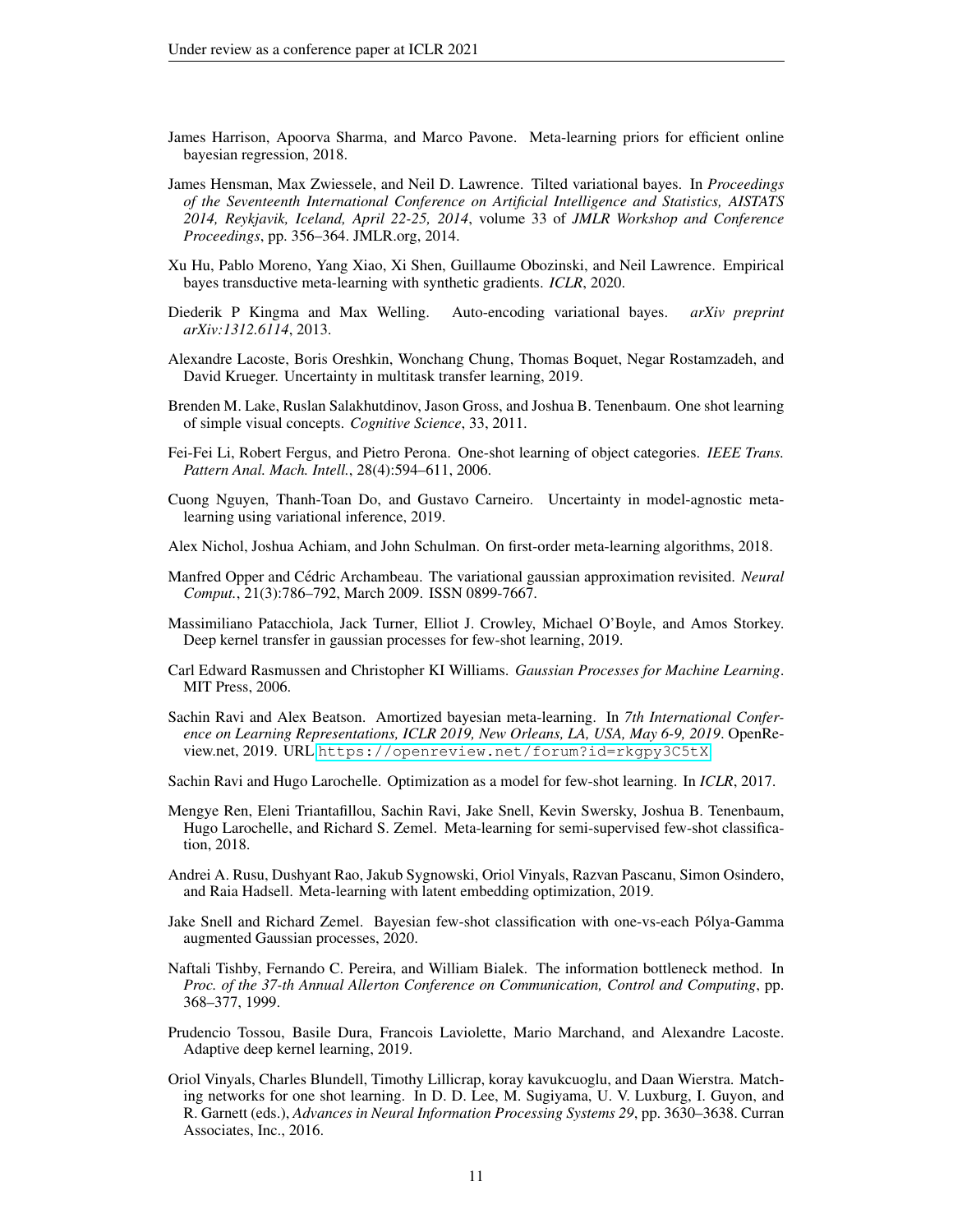<span id="page-11-1"></span>Andrew Gordon Wilson, Zhiting Hu, Ruslan Salakhutdinov, and Eric P Xing. Deep kernel learning. In *Artificial Intelligence and Statistics*, pp. 370–378, 2016.

<span id="page-11-0"></span>Jaesik Yoon, Taesup Kim, Ousmane Dia, Sungwoong Kim, Yoshua Bengio, and Sungjin Ahn. Bayesian model-agnostic meta-learning. In S. Bengio, H. Wallach, H. Larochelle, K. Grauman, N. Cesa-Bianchi, and R. Garnett (eds.), *Advances in Neural Information Processing Systems 31*, pp. 7332–7342. Curran Associates, Inc., 2018.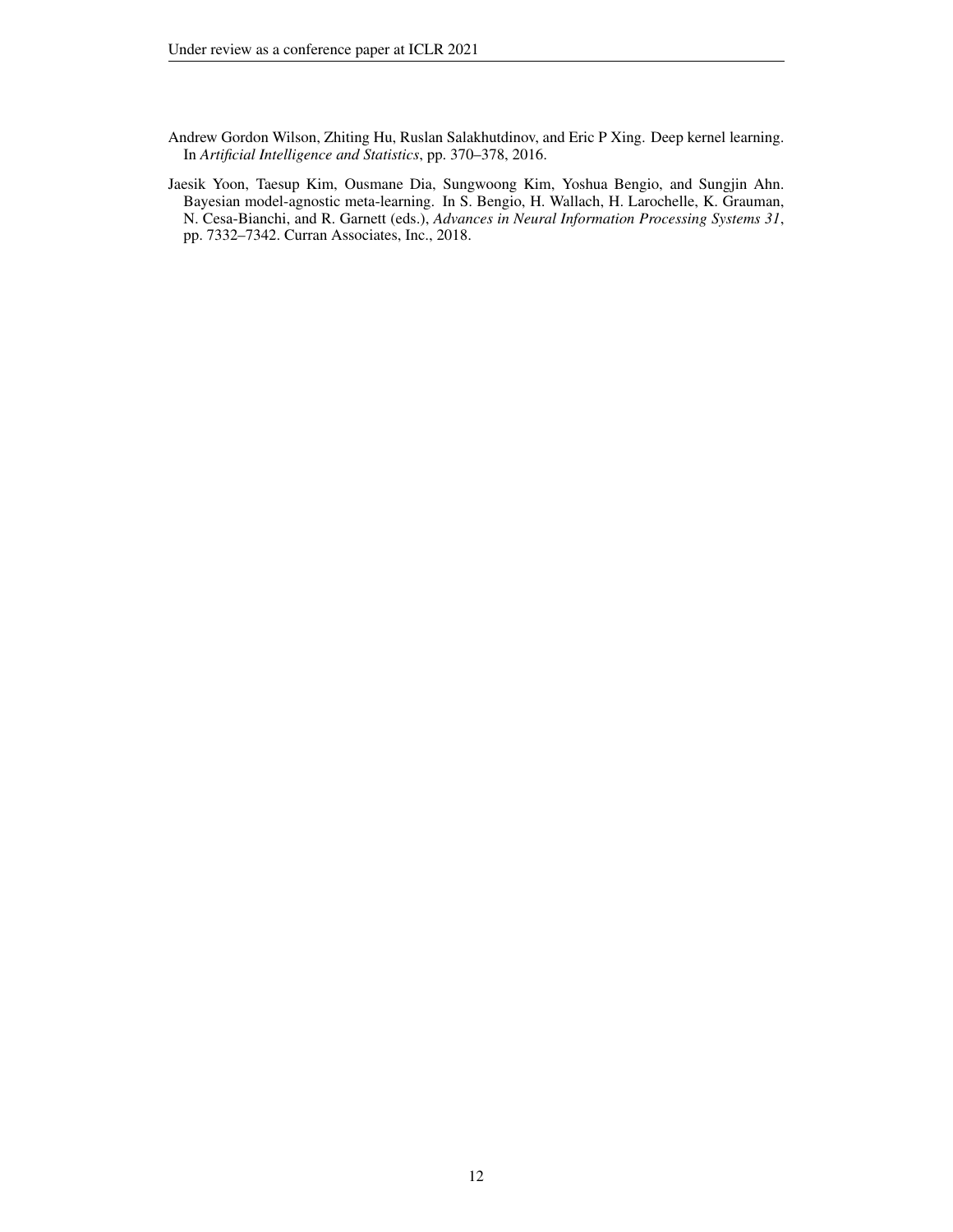Here, we provide additional details regarding our method. Appendix [A](#page-12-2) describes fully the derivation of the variational information bottleneck (VIB) objective for meta learning. Appendix [B](#page-15-0) explains how the transductive and non-transductive settings, often used in few-shot image classification, can be explained as a particular cases of the VIB framework under suitably defined encodings. Appendix [C](#page-15-2) provides full details regarding the GP meta learning method proposed in the main paper. Finally, Appendix [D](#page-19-0) discusses experimental settings, and it presents additional experimental results and ablation studies.

# <span id="page-12-2"></span>A FURTHER DETAILS ABOUT VIB IN META LEARNING

## <span id="page-12-0"></span>A.1 BOUNDS ON THE MUTUAL INFORMATION

Here, we review the standard variational bounds on the mutual information from [Barber & Agakov](#page-9-10) [\(2003\)](#page-9-10). Recall the definition of the mutual information,

$$
I(x,y) = \int q(x,y) \log \frac{q(x,y)}{q(x)q(y)} dx dy = \int q(x,y) \log \frac{q(x|y)}{q(x)} dx dy.
$$

By introducing  $p(x|y)$  that approximates  $q(x|y)$  we get

$$
I(x,y) = \int q(x,y) \log \frac{p(x|y)q(x|y)}{p(x|y)q(x)} dx dy = \int q(x,y) \log \frac{p(x|y)}{q(x)} dx dy + \int q(y) \text{KL}[q(x|y)||p(x|y)] dy,
$$

which shows that

<span id="page-12-5"></span>
$$
I(x,y) \ge \int q(x,y) \log \frac{p(x|y)}{q(x)} dx dy,
$$
\n(12)

since  $\int q(y)KL[q(x|y)||p(x|y)]dy$  is non negative. An upper bound is obtained similarly. Suppose  $p(x)$  approximates  $q(x)$  then

$$
I(x,y) = \int q(x,y) \log \frac{p(x)q(x|y)}{p(x)q(x)} dx dy = \int q(x,y) \log \frac{q(x|y)}{p(x)} dx dy - \text{KL}[q(x)||p(x)]dy,
$$

which shows that

<span id="page-12-6"></span>
$$
I(x,y) \le \int q(x,y) \log \frac{q(x|y)}{p(x)} dx dy.
$$
 (13)

## <span id="page-12-1"></span>A.2 THE GENERAL VIB META LEARNING CASE

Consider the general case, where we work with the unconditional mutual information and we wish to approximate the IB:  $I(Z, \mathcal{D}^v) - \beta I(Z, \mathcal{D}^t)$ . Recall that the joint distribution is written as

$$
q_w(\mathcal{D}^v, \mathcal{D}^t, Z) = q_w(Z|\mathcal{D}^t)p(\mathcal{D}^v, \mathcal{D}^t),
$$
\n(14)

from which we can express any marginal or conditional. In particular observe that

$$
q_w(Z, D^v) = \int q_w(Z|D^t)p(D^v, D^t)dD^t.
$$

If we have a function  $f(Z, D^v)$  and we wish to approximate the expectation,

<span id="page-12-3"></span>
$$
\int q_w(Z, \mathcal{D}^v) f(Z, \mathcal{D}^v) dZ d\mathcal{D}^v = \int q_w(Z|\mathcal{D}^t) p(\mathcal{D}^v, \mathcal{D}^t) f(Z, \mathcal{D}^v) dZ d\mathcal{D}^v d\mathcal{D}^t, \tag{15}
$$

then given that we sample a task pair  $(\mathcal{D}_i^v, \mathcal{D}_i^t) \sim p(\mathcal{D}^v, \mathcal{D}^t)$  we can obtain the following unbiased estimate of this expectation,

<span id="page-12-4"></span>
$$
\int q_w(Z|\mathcal{D}_i^t) f(Z,\mathcal{D}_i^v) dZ.
$$
\n(16)

We are going to make use of equation [15](#page-12-3) and equation [16](#page-12-4) in the derivation below.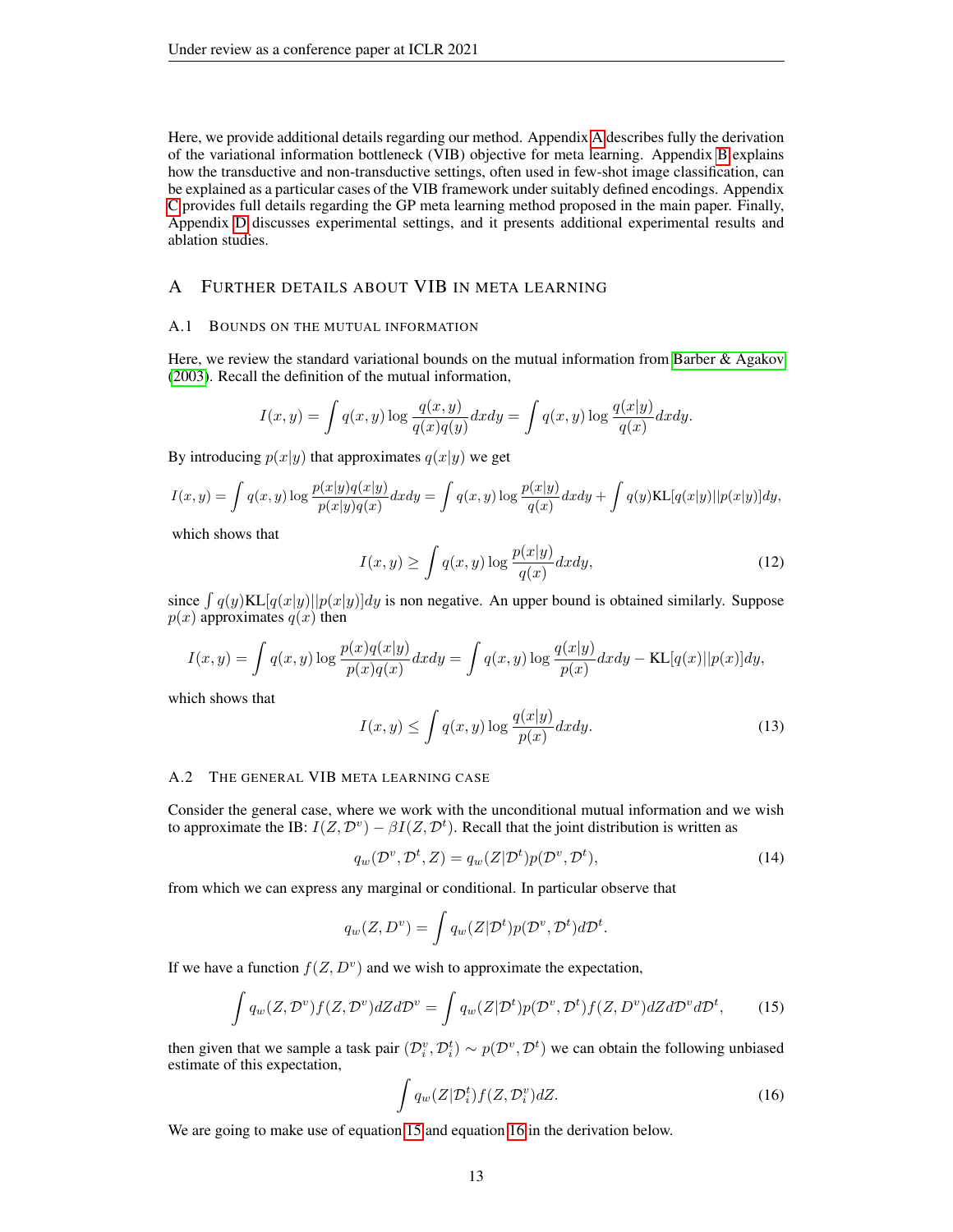To compute the variational approximation to IB, we need to lower bound  $I(Z, \mathcal{D}^v)$  as

$$
I(Z, \mathcal{D}^v) = \int q_w(Z, \mathcal{D}^v) \log \frac{q_w(Z, \mathcal{D}^v)}{q_w(Z)p(\mathcal{D}^v)} = \int q_w(Z, \mathcal{D}^v) \log \frac{q_w(\mathcal{D}^v|Z)}{p(\mathcal{D}^v)} dZ d\mathcal{D}^v
$$
  
\n
$$
\geq \int q_w(Z, \mathcal{D}^v) \log \frac{p_\theta(\mathcal{D}^v|Z)}{p(\mathcal{D}^v)} dZ d\mathcal{D}^v, \quad \text{by using equation 12}
$$
  
\n
$$
= \int q_w(Z, \mathcal{D}^v) \log p_\theta(\mathcal{D}^v|Z) dZ d\mathcal{D}^v + \mathcal{H}(\mathcal{D}^v),
$$

where the entropy  $\mathcal{H}(\mathcal{D}^v)$  is just a constant.

Subsequently, we upper bound  $I(Z, \mathcal{D}^t)$  as follows,

$$
I(Z, \mathcal{D}^t) = \int q_w(Z, \mathcal{D}^t) \log \frac{q_w(Z, \mathcal{D}^t)}{q_w(Z)p(\mathcal{D}^t)} dZ d\mathcal{D}^t = \int q_w(Z|\mathcal{D}^t)p(\mathcal{D}^t) \log \frac{q_w(Z|\mathcal{D}^t)}{q_w(Z)} dZ d\mathcal{D}^t,
$$
  

$$
\leq \int q_w(Z|\mathcal{D}^t)p(\mathcal{D}^t) \log \frac{q_w(Z|\mathcal{D}^t)}{p_\theta(Z)} dZ d\mathcal{D}^t \qquad \text{by using equation 13}
$$

Then we obtain the overall loss,  $\mathcal{F}(\theta, w) \leq \mathcal{L}_{IB}(w)$ :

$$
\mathcal{F}(\theta, w) = \int q_w(Z, \mathcal{D}^v) \log p_\theta(\mathcal{D}^v | Z) dZ d\mathcal{D}^v - \beta \int q_w(Z | \mathcal{D}^t) p(\mathcal{D}^t) \log \frac{q_w(Z | \mathcal{D}^t)}{p_\theta(Z)} dZ d\mathcal{D}^t,
$$

where we dropped the constant entropic term  $\mathcal{H}(\mathcal{D}^v)$ . Therefore, given a set of task pairs  $\{\mathcal{D}_i^t, \mathcal{D}_i^v\}_{i=1}^b$ , where each  $(\mathcal{D}_i^t, \mathcal{D}_i^v) \sim \widetilde{p}(\mathcal{D}^v, \mathcal{D}^t)$ , the objective function for learning  $(\theta, w)$  becomes the empirical average,  $\frac{1}{b} \sum_{i=1}^{b} \mathcal{F}_i(\theta, w)$ , where

$$
\mathcal{F}_i(w,\theta) = \int q_w(Z_i|\mathcal{D}_i^t) \log p_\theta(\mathcal{D}_i^v|Z_i) dZ_i - \beta \int q_w(Z_i|\mathcal{D}_i^t) \log \frac{q_w(Z_i|\mathcal{D}_i^t)}{p_\theta(Z_i)} dZ_i, \tag{17}
$$

where for the first term we made use of equation [15](#page-12-3) and equation [16](#page-12-4) with  $f(D^v, Z) = \log p_\theta(D^v | Z)$ .

## <span id="page-13-0"></span>A.3 THE SUPERVISED META LEARNING VIB CASE

For the supervised meta learning case the joint density can be written as

$$
q_w(\mathcal{D}^v, \mathcal{D}^t, Z) = q_w(Z|Y^t, X^t, X^v)p(Y^t, Y^v|X^t, X^v)p(X^v, X^t),
$$
  
=  $q_w(Z|Y^t, X)p(Y^t, Y^v|X)p(X),$  (18)

where  $X = (X^t, X^v)$  and the encoding distribution  $q_w(Z|Y^t, X)$  could depend on all inputs X but only on the training outputs  $Y<sup>t</sup>$ . The derivation of the VIB objective is similar with the general case with the difference that now we approximate the conditional information bottleneck  $I(Z, Y^v|X) - \beta I(Z, Y^t|X)$  where we condition on the inputs X. In other words, both  $I(Z, Y^v|X)$ and  $I(Z, Y^t | X)$  are conditional mutual informations, i.e. they have the form

$$
I(z,y|x) = \int q(x) \left[ \int q(z,y|x) \log \frac{q(z,y|x)}{q(z|x)q(y|x)} dz dy \right] dx = \int q(z,y,x) \log \frac{q(z,y|x)}{q(z|x)q(y|x)} dz dy dx.
$$

We can lower bound  $I(Z, Y^v | X)$ , as follows,

$$
\int p(X) \left[ \int q_w(Z, Y^v | X) \log \frac{q_w(Z, Y^v | X)}{q_w(Z | X) p(Y^v | X)} dZ dY^v \right] dX
$$
\n
$$
= \int p(X) \int q_w(Z, Y^v | X) \log \frac{q_w(Y^v | Z, X)}{p(Y^v | X)} dZ dY^v dX \quad \text{where } q_w(Z | X) \text{ cancels}
$$
\n
$$
\geq \int p(X) \int q_w(Z, Y^v | X) \log \frac{p_\theta(Y^v | Z, X)}{p(Y^v | X)} dZ Y^v dX \quad \text{by using equation 12}
$$
\n
$$
= \int q_w(Z, Y^v, X) \log \frac{p_\theta(Y^v | Z, X)}{p(Y^v | X)} dZ dY^v dX
$$
\n
$$
= \int q_w(Z, Y^v, X) \log p_\theta(Y^v | Z, X) dZ dY^v dX - \int p(Y^v, X) \log p(Y^v | X) dY^v dX \quad (19)
$$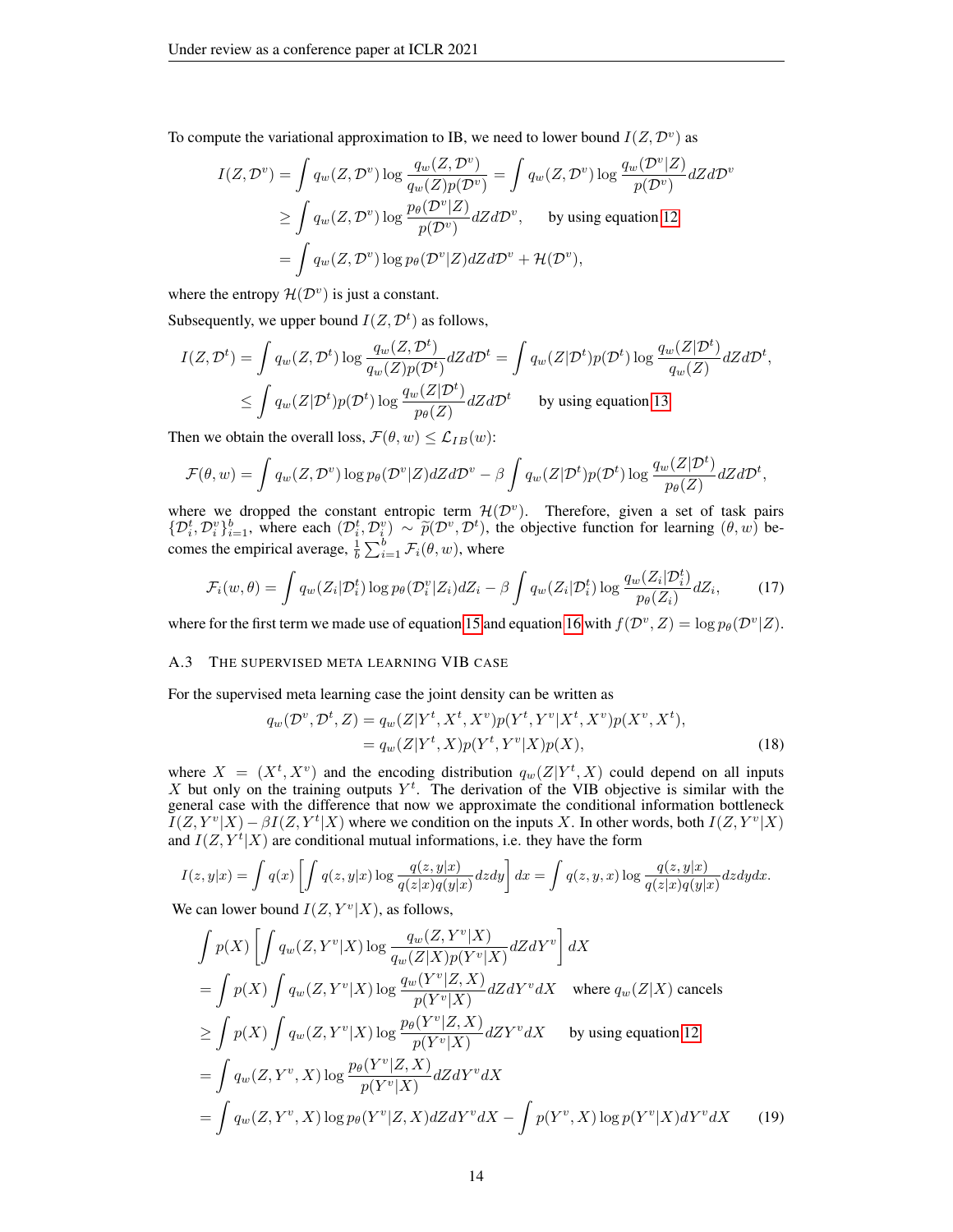Note that  $-\int p(Y^v, X) \log p(Y^v | X) dY^v dX$  is just a constant that does not depend on tunable parameters. Also

$$
q_w(Z, Y^v, X) = \int q_w(Z|Y^t, X)p(Y^t, Y^v|X)p(X)dY^t,
$$
\n(20)

so that if we have a task sample  $(Y_i^t, Y_i^v, X_i) \sim p(Y^t, Y^v | X) p(X)$  an unbiased estimate of the expectation  $\int q_w(Z, Y^v, X) \log p_\theta(Y^v | Z, X) dZ dY^v dX$  is given by

<span id="page-14-0"></span>
$$
\int q_w(Z|Y_i^t, X_i) \log p_\theta(Y_i^v|Z, X_i) dZ.
$$
\n(21)

We upper bound  $I(Z, Y^t | X)$  as follows,

$$
\int p(X) \left[ \int q_w(Z, Y^t | X) \log \frac{q_w(Z, Y^t | X)}{q_w(Z | X) p(Y^t | X)} dZ dY^t \right] dX
$$
\n
$$
= \int p(X) \left[ \int q_w(Z, Y^t | X) \log \frac{q_w(Z | Y^t, X)}{q_w(Z | X)} dZ dY^t \right] dX, \quad \text{where } p(Y^t | X) \text{ cancels}
$$
\n
$$
\leq \int p(X) \int q_w(Z, Y^t | X) \log \frac{q_w(Z | Y^t, X)}{p_\theta(Z | X)} dZ dY^t dX, \qquad \text{by using equation 13}
$$
\n
$$
= \int q_w(Z | Y^t, X) p(Y^t, X) \log \frac{q_w(Z | Y^t, X)}{p_\theta(Z | X)} dZ dY^t dX,
$$

Then we obtain the overall objective,

$$
\mathcal{F}(\theta, w) = \int q_w(Z, Y^v, X) \log p_\theta(Y^v | Z, X) dZ dY^v dX
$$

$$
- \beta \int q_w(Z | Y^t, X) p(Y^t, X) \log \frac{q_w(Z | Y^t, X)}{p_\theta(Z | X)} dZ dY^t dX,
$$

where we dropped the constant term. Therefore, given a set of task pairs the objective becomes the empirical average,  $\frac{1}{b} \sum_{i=1}^{b} \mathcal{F}_i(\theta, w)$ , where

$$
\mathcal{F}_i(\theta, w) = \int q_w(Z|Y_i^t, X_i) \log p_\theta(Y_i^v|Z, X_i) dZ - \beta \int q_w(Z|Y_i^t, X_i) \log \frac{q_w(Z|Y_i^t, X_i)}{p_\theta(Z|X_i)} dZ,
$$
\n(22)

where we made use of equation [21.](#page-14-0)

#### A.4 CONNECTION WITH VARIATIONAL INFERENCE

As mentioned in the main paper, the VIB for meta learning (where we consider for simplicity the general case from [A.2\)](#page-12-1) is similar to applying approximate variational inference to a certain joint model over the validation set,

<span id="page-14-1"></span>
$$
p_{\theta}(\mathcal{D}^v|Z)p_{\theta}(Z),
$$

where  $p_{\theta}(\mathcal{D}^v|Z)$  is the decoder model,  $p_{\theta}(Z)$  a prior model over the latent variables and where the corresponding marginal likelihood is

$$
p(\mathcal{D}^v) = \int p_\theta(\mathcal{D}^v|Z)p_\theta(Z)dZ.
$$

We can lower bound the log marginal likelihood with a variational distribution  $q_w(Z|_{\mathcal{D}}^t)$  that depends on the training set  $\mathcal{D}^t$ ,

$$
\mathcal{F}_{\beta=1}(w,\theta) = \int q_w(Z|\mathcal{D}^t)\log p_\theta(\mathcal{D}^v|Z)dZ - \int q_w(Z|\mathcal{D}^t)\log \frac{q_w(Z|\mathcal{D}^t)}{p_\theta(Z)}dZ,\tag{23}
$$

which corresponds to the VIB objective with  $\beta = 1$ .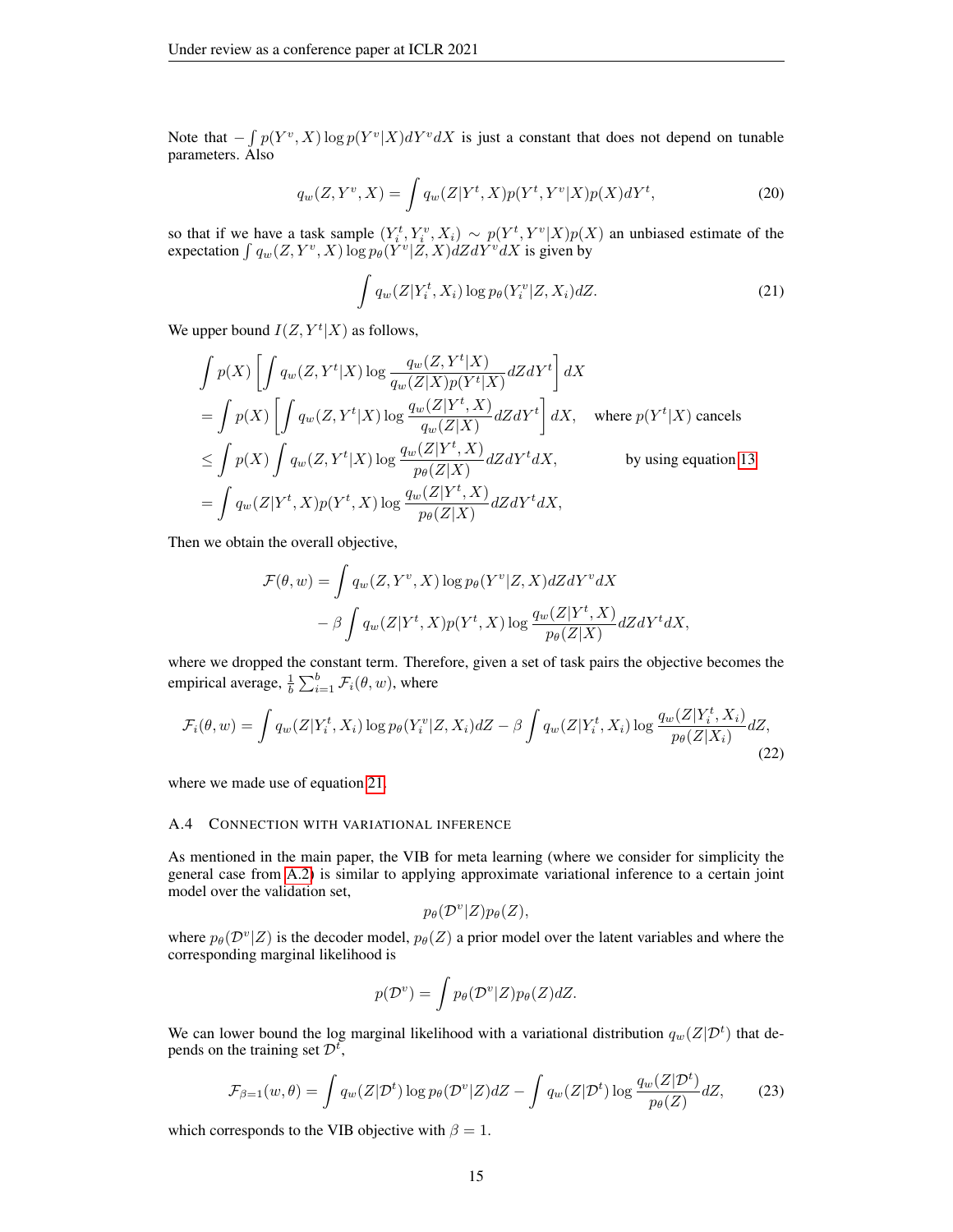## <span id="page-15-0"></span>B TRANSDUCTIVE AND NON-TRANSDUCTIVE META LEARNING

Here, we discuss how the transductive and non-transductive settings that appear in few-shot image classification [\(Bronskill et al., 2020;](#page-9-11) [Finn et al., 2017;](#page-9-1) [Nichol et al., 2018\)](#page-10-3), due to the use of batchnormalization, can be interpreted under our VIB framework by defining suitable encodings. We shall use MAML as an example, but the discussion is more generally relevant.

The transductive case occurs when the concatenated support and validation/test inputs  $X =$  $(X^t, X^v)$  of a single task (we ignore the task index i to keep the notation uncluttered) are used to compute batch-norm statistics (possibly at different stages) shared by all validation/test points, when predicting those points. For MAML this implies a deterministic parametric encoding, i.e. common to all individual validation inputs  $x_j^v \in X^{\hat{v}}$ , obtained by a sequence of two steps: (i) Obtain first the task-specific parameter  $\psi$  in the usual way by the support loss, i.e.  $\psi = \theta + \Delta(\theta, \mathcal{D}^t)$ . If batch-normalization is used here, then the statistics are computed only by  $X^t$ . (ii) Compute the validation loss by applying batch-normalization on  $X^v$  or the union  $X = X^t \cup X^v$  (the union seems to be a better choice, but not used often in practice for computational reasons, e.g. [Finn et al.](#page-9-1) [\(2017\)](#page-9-1); [Nichol et al.](#page-10-3) [\(2018\)](#page-10-3) prefer to use only  $\overline{X}^v$ ). In both cases, the underlying encoder is parametric over the final effective task parameter  $\psi = BN(\psi, X)$ , where BN denotes the final batch-norm operation that outputs a parameter vector, that predicts all validation points and it is a deterministic delta measure.

In contrast, the non-transductive setting occurs when each individual validation input  $x_j^v$  is concatenated with the support inputs  $X^t$  to form the sets  $x_j^v \cup X^t$ ,  $j = 1, \ldots, n^v$ . Then, each set  $x_j^v \cup X^t$  is used to compute point-specific batch-norm statistics when predicting the corresponding validation output  $y_j^v$ . Under the VIB framework this corresponds to a non-parametric encoding, which grows with the size of the validation set. The first deterministic step of this encoder is the same (i) above from the transductive case but the second step differs in the sense that now we get a validation pointspecific task parameter  $\tilde{\psi}_j = BN(\psi, x_j^v \cup X^t)$  by computing the statistics using the set  $x_j^v \cup X^t$ . For MAML, this encoding becomes,  $Z = {\tilde{\psi}_j}_{j=1}^n$ , and the encoder distribution is a product of delta measures. i.e.  $p(\{\widetilde{\psi}_j\}_{j=1}^{n^v}|Y^t, X) \equiv \prod_{j=1}^{n^v} \widetilde{\delta}_{\widetilde{\psi}_j, BN(\theta + \Delta(\theta, \mathcal{D}^t), x_j^v \cup X^t)}$ .

Finally, note that under the VIB perspective it does not make much sense to meta-train transductively and meta-test non-transductively and via versa, since this changes the encoding. That is, whatever we do in meta-training we should do the same in meta-testing.

#### <span id="page-15-2"></span>C FURTHER DETAILS ABOUT THE GAUSSIAN PROCESS METHOD

For simplicity next we ignore the task index  $i$  to keep the notation uncluttered, and write for example  $f_i^t$  as  $f^t$  and etc.

# <span id="page-15-1"></span>C.1 AMORTIZATION OF THE GP ENCODER  $q(\mathbf{f}^t|\mathcal{D}^t)$

A suitable choice of  $q(\mathbf{f}^t | \mathcal{D}^t)$  is to set it equal to the exact posterior distribution over  $\mathbf{f}^t$  given the training set, i.e.  $p(\mathbf{f}^t | \mathcal{D}^t) \propto \prod_{j=1}^{n^t} p(y_j^t | f_j^t) \mathcal{N}(\mathbf{f}^t | 0, \mathbf{K}^t)$ . Interestingly, such a setting does not require to introduce any extra variational parameters  $w$  and it will depend only on the model parameters  $\theta$  that appear in the kernel function and possibly also in the likelihood. For standard regression problems where the likelihood is Gaussian, i.e.  $p(y_j^t | f_j^t) = \mathcal{N}(y_j^t | f_j^t, \sigma^2)$ , the exact posterior has an analytic form given by

$$
p(\mathbf{f}^t|\mathcal{D}^t) = \mathcal{N}(\mathbf{f}^t|\mathbf{K}^t(\mathbf{K}^t + \sigma^2 I)^{-1}Y^t, \mathbf{K}^t - \mathbf{K}^t(\mathbf{K}^t + \sigma^2 I)^{-1}\mathbf{K}^t)
$$
(24)

and thus we can set  $q(\mathbf{f}^t | \mathcal{D}^t) = p(\mathbf{f}^t | \mathcal{D}^t)$ . For all other cases where the likelihood is not Gaussian we need to construct an amortized encoding distribution by approximating each non-Gaussian likelihood term  $p(y_j^t|f_j^t)$ , with a Gaussian term similarly to how we often parametrize variational Bayes or Expectation-Propagation Gaussian approximation to a GP model [\(Hensman et al., 2014;](#page-10-16) [Opper](#page-10-17) [& Archambeau, 2009;](#page-10-17) [Rasmussen & Williams, 2006\)](#page-10-7) i.e.

$$
p(y_j^t | f_j^t) \approx \mathcal{N}(m_j^t | f_j^t, s_j^t),
$$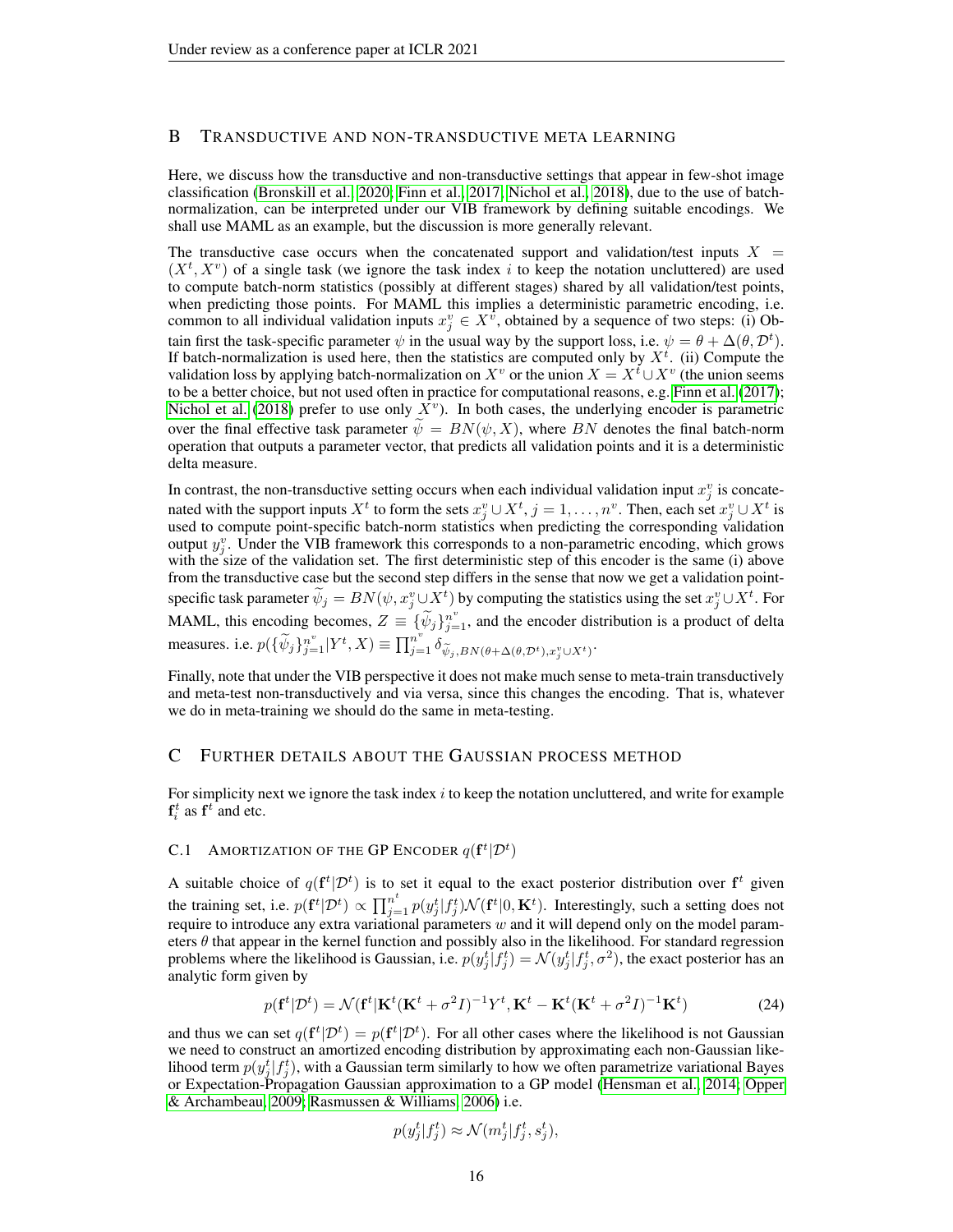where  $m_j^t \equiv m_w(y_j^t, x_j^t) \in \mathbb{R}$  and  $s_j^t \equiv s_w(x_j^t) \in \mathbb{R}_+$  are neural network amortized functions that depend on tunable parameters w and receive as input an individual data point  $(y_j^t, x_j^t)$  associated with the latent variable  $f_j^t$ . We made the simplification that the output point might only influence the real-valued mean  $m_w(y_j^t, x_j^t)$ , while the variance  $s_w(x_j^t)$  can depend only on the input. Based on the above the amortized encoder is a fully dependent multivariate Gaussian distribution having the form

$$
q(\mathbf{f}^t|\mathcal{D}^t) = \mathcal{N}(\mathbf{f}^t|\mathbf{K}^t(\mathbf{K}^t + \mathbf{S}^t)^{-1}\mathbf{m}^t, \mathbf{K}^t - \mathbf{K}^t(\mathbf{K}^t + \mathbf{S}^t)^{-1}\mathbf{K}^t),
$$
\n(25)

where  $S^t$  is a diagonal covariance matrix with the vector  $(s_1^t, \ldots, s_{n^t}^t)$  in the diagonal and  $m^t$  is the vector of values  $(m_1^t, \ldots, m_{n^t}^t)$ . This allows to re-write the VIB objective in equation [11](#page-4-4) in the following computationally more convenient form (see Appendix [C.2](#page-16-0) next):

$$
\sum_{j=1}^{n^v} \mathbb{E}_{q(f_j^v)}[\log p(y_j^v | f_j^v)] - \beta \sum_{j=1}^{n^t} \mathbb{E}_{q(f_j^t)}[\log \mathcal{N}(m_j^t | f_j^t, s_j^t)] + \beta \log \mathcal{N}(\mathbf{m}^t | 0, \mathbf{K}^t + \mathbf{S}^t),
$$
 (26)

where each marginal Gaussian distribution  $q(f_i)$  when  $x_j$  is either from the validation or the training set (or any other further test set) is computed by the same expression,  $q(f_j) = \mathcal{N}(f_j | \mathbf{k}_j^t(\mathbf{K}^t +$  $(\mathbf{S}^t)^{-1}\mathbf{m}^t, k_j - \mathbf{k}_j^t(\mathbf{K}^t + \mathbf{S}^t)^{-1}\mathbf{k}_j^t$ <sup>T</sup>), where  $\mathbf{k}_j^t \equiv k(x_j, X^t)$  is the  $n^t$  dimensional row vector of kernel values between  $x_j$  and the training inputs  $X^t$  and  $k_j \equiv k(x_j, x_j)$ .

Classification. Here, we discuss how the above general amortization procedure can be particularized to classification problems, which is the standard application in few-shot learning. For notational simplicity we focus on binary classification, while multi-class classification is fully covered later in Appendix [C.4.](#page-18-0)

Suppose a meta learning problem where each task is a binary classification problem where the binary class labels are encoded in  $\{-1, 1\}$ . To apply the method we simply need to specify the form of the amortized mean function  $m_w(y_j^t, x_j^t)$  (recall that  $s_w(x_j^t)$  is independent from the output  $y_j^t$ ), which is chosen to be

$$
m(y_j^t, x_j^t) = y_j^t \times \widetilde{m}_w(x_j^t),
$$

where  $\widetilde{m}_w(x_j^t)$  is a real-valued function given by the neural network. Notice that the dependence<br>on the output label at  $\epsilon \in \{-1, 1\}$  simply abonese the sign of  $\widetilde{\infty}$  (at). This latter function acts as on the output label  $y_j^t \in \{-1, 1\}$  simply changes the sign of  $\tilde{m}_w(x_j^t)$ . This latter function acts as a discriminative function that should tend towards positive values for data from the positive class a discriminative function that should tend towards positive values for data from the positive class and negative values for data from the negative class, while the product  $y_j^t \times \widetilde{m}_w(x_j^t)$  should tend<br>towards positive values. This amortization of the mean function is invariant to class re-labeling i.e. towards positive values. This amortization of the mean function is invariant to class re-labeling, i.e. if we swap the roles of the two labels  $\{-1, 1\}$  the amortization remains valid and it does not require any change. The multi-class classification case can be dealt with similarly, by introducing as many latent functions as classes, as discussed fully in Appendix [C.4.](#page-18-0)

#### <span id="page-16-0"></span>C.2 DERIVATION OF THE VIB BOUND

The VIB objective for a single task from Eq. equation [22](#page-14-1) in the main paper is computed as follows

$$
\sum_{j=1}^{n^v} \mathbb{E}_{q(f_j^v)}[\log p(y_j^v | f_j^v)] - \beta \int p(\mathbf{f}^v | \mathbf{f}^t, X^v, X^t) q(\mathbf{f}^t | \mathcal{D}^t) \log \frac{p(\mathbf{f}^v | \mathbf{f}^t, X^v, X^t) q(\mathbf{f}^t | \mathcal{D}^t)}{p(\mathbf{f}^v | \mathbf{f}^t, X^v, X^t) p(\mathbf{f}^t | X^t)} d\mathbf{f}^t d\mathbf{f}^v
$$
\n
$$
\sum_{j=1}^{n^v} \mathbb{E}_{q(f_j^v)}[\log p(y_j^v | f_j^v)] - \beta \int q(\mathbf{f}^t | \mathcal{D}^t) \log \frac{q(\mathbf{f}^t | \mathcal{D}^t)}{p(\mathbf{f}^t | X^t)} d\mathbf{f}^t
$$
\n
$$
\sum_{j=1}^{n^v} \mathbb{E}_{q(f_j^v)}[\log p(y_j^v | f_j^v)] - \beta \text{KL}\left[q(\mathbf{f}^t | \mathcal{D}^t) || p(\mathbf{f}^t | X^t)\right],
$$
\n(27)

where  $q(f_j^v) = \int p(f_j^v | \mathbf{f}^t, x_j^v, X^t) q(\mathbf{f}^t | \mathcal{D}^t) d\mathbf{f}^t$  is a marginal Gaussian over an individual validation function value  $f_j^v$ , as also explained in the main paper. Specifically,  $q(f_j^v)$  depends on the training set  $(Y^t, X^t)$  and the single validation input  $x_j^v$ , so intuitively from the training set and the corresponding function values  $f^t$  we extrapolate (through the conditional GP  $p(f_j^v | f^t, x_j^v, X^t)$ ) to the input  $x_j^v$  in order to predict its function value  $f_j^v$ .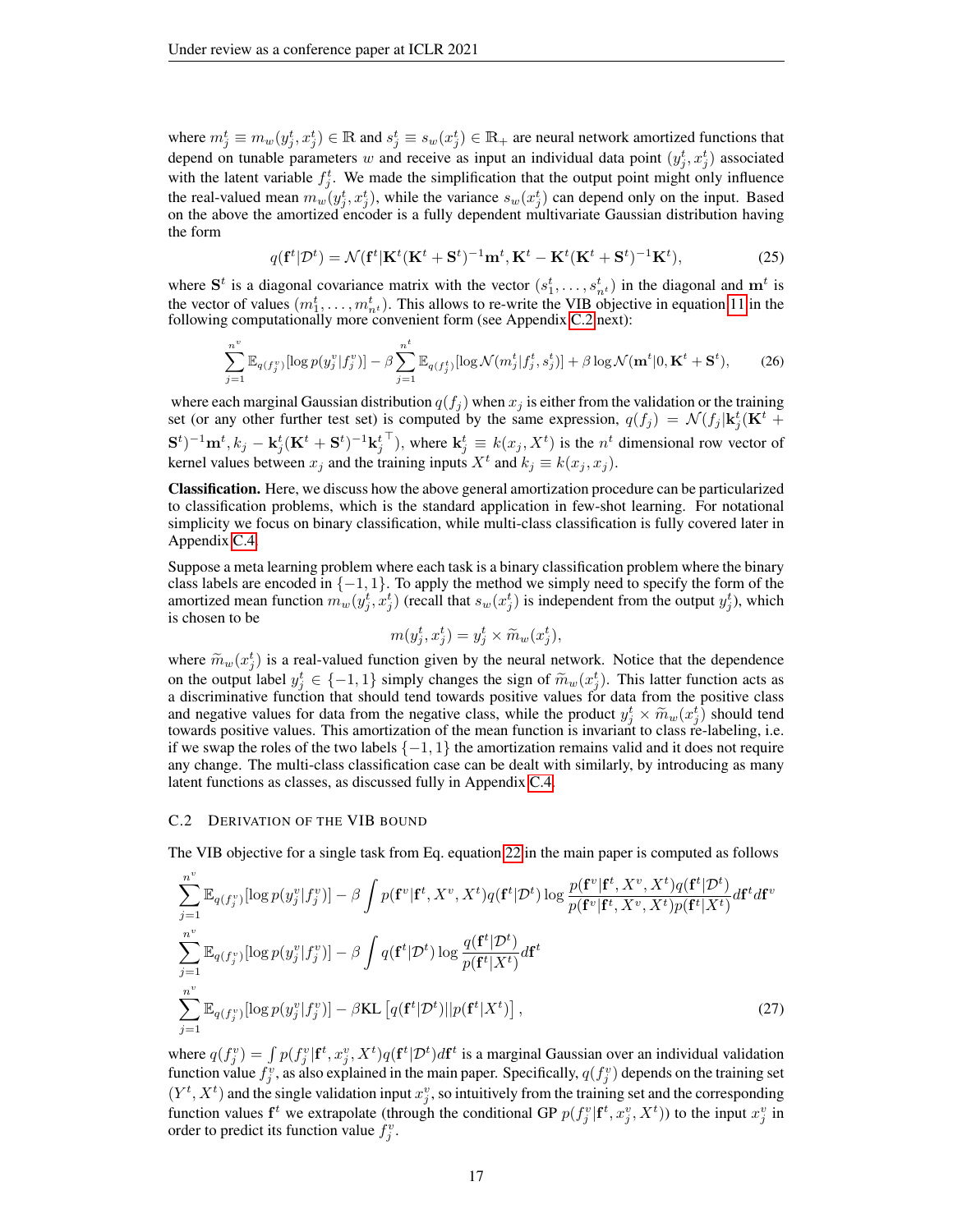Given the specific amortization of  $q(\mathbf{f}^t | \mathcal{D}^t)$ :

$$
q(\mathbf{f}^t|\mathcal{D}^t) = \frac{\left(\prod_{j=1}^{n^t} \mathcal{N}(m_j^t|s_j^t)\right) \mathcal{N}(\mathbf{f}^t|0, \mathbf{K}^t)}{\mathcal{N}(\mathbf{m}^t|0, \mathbf{K}^t + \mathbf{S}^t)} = \mathcal{N}(\mathbf{f}^t|\mathbf{K}^t(\mathbf{K}^t + \mathbf{S}^t)^{-1}\mathbf{m}^t, \mathbf{K}^t - \mathbf{K}^t(\mathbf{K}^t + \mathbf{S}^t)^{-1}\mathbf{K}^t),\tag{28}
$$

the VIB objective, by using the middle part of equation [28,](#page-17-1) can be written in the following form,

<span id="page-17-1"></span>
$$
\sum_{j=1}^{n^v} \mathbb{E}_{q(f_j^v)}[\log p(y_j^v | f_j^v)] - \beta \sum_{j=1}^{n^t} \mathbb{E}_{q(f_j^t)}[\log \mathcal{N}(m_j^t | f_j^t, s_j^t)] + \beta \log \mathcal{N}(\mathbf{m}^t | \mathbf{0}, \mathbf{K}^t + \mathbf{S}^t),
$$

which is convenient from computational and programming point of view. Specifically, to compute this we need to perform a single Cholesky decomposition of  $\mathbf{K}^t + \mathbf{S}^t$  which scales as  $O((n^t)^3)$ , i.e. cubically w.r.t. the size of the support set  $n<sup>t</sup>$ . This is fine for small support sets (which is the standard case in few-shot learning) but it can become too expensive when  $n^t$  becomes very large. However, given that the kernel has the linear form  $k_{\theta}(x, x') = \phi(x; \theta)^{\top} \phi(x'; \theta)$  (ignoring any kernel variance  $\sigma_f^2$  for notational simplicity), where  $\phi(x_i;\theta)$  is M-dimensional and given that  $M \ll n^t$ , we can also carry out the computations based on a Cholesky of a matrix of size  $M \times M$ . This is because  ${\bf K}^t = \Phi^t {\Phi^t}^\top$ , where  $\Phi^t$  is an  $n^t \times M$  matrix storing as rows the features vectors on the support inputs  $X<sup>t</sup>$ , and therefore we can apply the standard matrix inversion and determinant lemmas for the matrix  ${\Phi}^t {\Phi}^{t\top} + {\bf S}^t$  when computing  $\log \mathcal{N}({\bf m}^t|{\bf 0},{\bf K}^t+{\bf S}^t)$ . Such  $O(M^3)$  computations also gives us the quantities  $q(f_j^v)$  and  $q(\tilde{f}_j^t)$ , as also explained next.

#### <span id="page-17-0"></span>C.3 DATA EFFICIENT GP META-TESTING PREDICTION WITH CONSTANT MEMORY

Once we have trained the GP meta learning system we can consider meta-testing where a new fresh task is provided having a support set  $\mathcal{D}_{*}^{t} = (Y_{*}^{t}, X_{*}^{t})$  based on which we predict at any arbitrary validation/test input  $x_{*}$ . This requires to compute quantities (such as the mean value  $\mathbb{E}[y_{*}]$ ) associated with the predictive density

$$
q(y_*) = \int p(y_*|f_*)p(f_*|\mathbf{f}_*^t, x_*, X_*^t)q(\mathbf{f}_*^t|\mathcal{D}_*^t)df_*d\mathbf{f}_*^t = \int p(y_*|f_*)q(f_*)df_*
$$

where  $q(f_*)$  is an univariate Gaussian given by

$$
q(f_*) = \mathcal{N}(f_*|\mathbf{k}_*^t(\mathbf{K}^t + \mathbf{S}^t)^{-1}\mathbf{m}^t, k_* - \mathbf{k}_*^t(\mathbf{K}^t + \mathbf{S}^t)^{-1}\mathbf{k}_*^{t\top}),
$$
  

$$
\mathbf{k}_*^t = \phi_*^{\top}\Phi^t, \ \mathbf{K}^t = \Phi^t\Phi^{t\top}, \ k_* = \phi_*^{\top}\phi_*, \ \phi_* = \phi(x_*;\theta).
$$

Here,  $\Phi^t$  is an  $n^t_* \times M$  matrix storing as rows the features vectors on the support inputs  $X_*^t$ . Note that if we wish to evaluate  $q(y_*)$  at certain value of  $y_*$ , and given that the likelihood  $p(y_*|f_*)$  is not the standard Gaussian, we can use 1-D Gaussian quadrature or Monte Carlo by sampling from  $q(f_*)$ .

An interesting property of the above predictive density is that when the support set  $\mathcal{D}_{*}^{t}$  can grow incrementally, e.g. individual data points or mini-batches are added sequentially, the predictive density can be implemented with constant memory without requiring to explicit memorize the points in the support. The reason behind this that the feature parameters  $\theta$  remain constant at meta-test time and the kernel function is linear, so we can apply standard tricks to update sufficient statistics as in Bayesian linear regression.

More precisely, what we need to show is that we can sequentially update the mean and variance of  $q(f_*)$  with constant memory.  $q(f_*)$  can be written as

$$
q(f_*) = \mathcal{N}(f_*|\phi_*^\top \Phi^t{}^\top (\Phi^t \Phi^t{}^\top + \mathbf{S}^t)^{-1} \mathbf{m}^t, \phi_*^\top (I - \Phi^t{}^\top (\Phi^t \Phi^t{}^\top + \mathbf{S}^t)^{-1} \Phi^t) \phi_*)
$$
  
= 
$$
\mathcal{N}(f_*|\phi_*^\top (\Phi^t{}^\top [\mathbf{S}^t]^{-1} \Phi^t + I)^{-1} \Phi^t{}^\top [\mathbf{S}^t]^{-1} \mathbf{m}^t, \phi_*^\top (\Phi^t{}^\top [\mathbf{S}^t]^{-1} \Phi^t + I)^{-1} \phi_*)
$$
 (29)

where we applied the matrix inversion lemma backwards to write  $I - {\Phi^t}^\top (\Phi^t {\Phi^t}^\top + S^t)^{-1} {\Phi^t} =$  $(\Phi^{t\top}[\mathbf{S}^t]^{-1}\Phi^t + I)^{-1}$  and also used that  ${\Phi^t}^\top (\Phi^t {\Phi^t}^\top + \mathbf{S}^t)^{-1} = {\Phi^t}^\top (\Phi^t {\Phi^t}^\top [\mathbf{S}^t]^{-1} + I)^{-1} [\mathbf{S}^t]^{-1} =$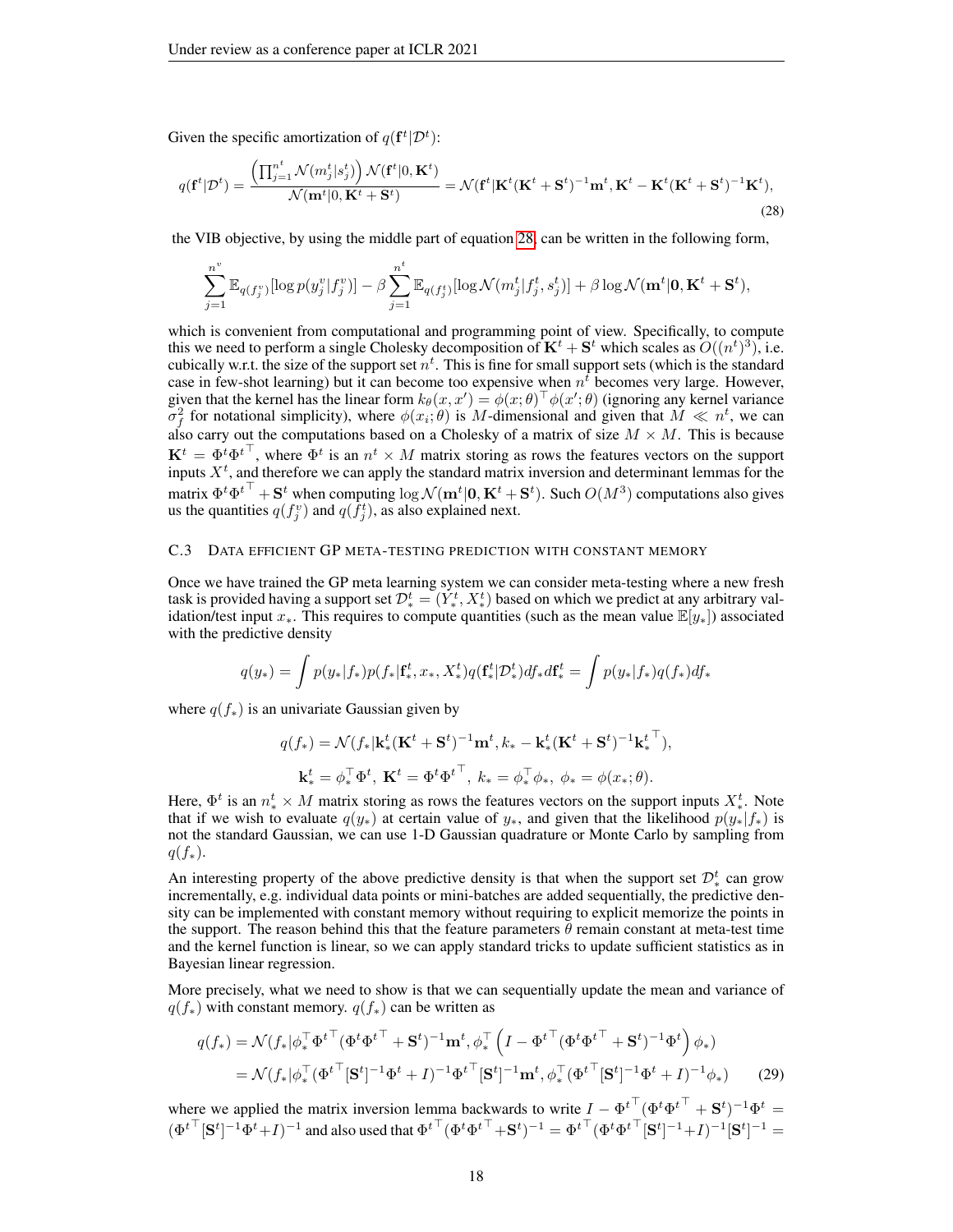$(\Phi^{t\top}[\mathbf{S}^t]^{-1}\Phi^t + I)^{-1}\Phi^{t\top}[\mathbf{S}^t]^{-1}$  (based on the identity  $(AB + I)^{-1}A = A(BA + I)^{-1}$ ). Now observe that the M-dimensional vector  $\mathbf{b}^t = \Phi^{t\top} [\mathbf{S}^t]^{-1} \mathbf{m}^t = \sum_{j=1}^{n^t} \phi(x_j^t; \theta) \frac{m_j^t}{s_j^t}$  can grow incrementally without memorizing the feature vectors  $\phi(x_j^t; \theta)$  based on the recursion  $\mathbf{b}^t \leftarrow \mathbf{b}^t + \phi(x_j^t; \theta) \frac{m_j^t}{s_j^t}$ (with the initialization  $\mathbf{b}^t = 0$ ) as individual data points (similarly for mini-batches) are added in the support set:  $\mathcal{D}^t \leftarrow \mathcal{D}^t \cup (x_j^t, y_j^t)$ . Similarly, the  $M \times M$  matrix  $A^t = {\Phi^t}^\top [\mathbf{S}^t]^{-1} {\Phi^t} =$  $\sum_{i=1}^{n}$  $\sum_{j=1}^{n} \frac{1}{s_j^t} \phi(x_j^t; \theta) \phi(x_j^t; \theta)^\top$  can also be computed recursively with constant  $O(M^2)$  memory.

Finally, note that the above constant memory during meta-testing can only be implemented when the feature vector  $\theta$  remain fixed, which means that it is not applicable for the GP+MAML combination.

#### <span id="page-18-0"></span>C.4 MULTI-CLASS CLASSIFICATION

For multi-class classification meta learning problems we need to introduce as many latent functions as classes. For instance, when the number of classes for each task is  $N$  we will need  $N$  latent functions  $f_n(x)$  which all are independent draws from the same GP. The marginal GP prior on the training and validation function values for a certain task factorizes as

$$
\prod_{n=1}^N p(\mathbf{f}_n^v | \mathbf{f}_n^t, X^v, X^t) p(\mathbf{f}_n^t | X^t).
$$

We assume a factorized encoding distribution of the form,

$$
\prod_{n=1}^N p(\mathbf{f}_n^v | \mathbf{f}_n^t, X^v, X^t) q(\mathbf{f}_n^t | \mathcal{D}^t),
$$

where each

$$
q(\mathbf{f}_n^t|\mathcal{D}^t) = \mathcal{N}(\mathbf{f}_n^t|\mathbf{K}^t(\mathbf{K}^t + \mathbf{S}^t)^{-1}\mathbf{m}_n^t, \mathbf{K}^t - \mathbf{K}^t(\mathbf{K}^t + \mathbf{S}^t)^{-1}\mathbf{K}^t).
$$

Here,  $\mathbf{m}_n^t = Y_n^t \circ \tilde{\mathbf{m}}^t$  and  $Y_n^t$  is a vector obtaining the value 1 for each data point  $x_j^t$  that belongs to class n and  $-1$  otherwise. Note that the encoding distributions share the covariance matrix and class n and  $-1$  otherwise. Note that the encoding distributions share the covariance matrix and they only have different mean vectors. The representation of  $\mathbf{m}_n^t$  makes the full encoding distribution permutation invariant to the values of the class labels. Since also we are using a shared (i.e. independent of class labels) amortized functions  $\tilde{m}_w(x)$  and  $s_w(x)$  the terms  $(\mathbf{S}^t, \tilde{\mathbf{m}}^t)$  are common to all N<br>factors. This allows to compute the VIB objective very efficiently (in way that is fully scalable w.r. factors. This allows to compute the VIB objective very efficiently (in way that is fully scalable w.r.t. the number of classes N) by requiring only a single Cholesky decomposition of the matrix  $\mathbf{K}^t + \mathbf{S}^t$ . Specifically, by working similarly to [C.2](#page-16-0) we obtain the VIB objective per single task,

$$
\sum_{j=1}^{n^v} \mathbb{E}_{q(\lbrace f_{n,j}^v \rbrace_{n=1}^N)} [\log p(y_j^v | \lbrace f_{n,j}^v \rbrace_{n=1}^N)] - \beta \sum_{n=1}^N \sum_{j=1}^{n^t} \mathbb{E}_{q(f_{n,j}^t)} [\log \mathcal{N}(m_{n,j}^t | f_{n,j}^t, s_j^t)]
$$
  
+  $\beta \sum_{n=1}^N \log \mathcal{N}(\mathbf{m}_n^t | \mathbf{0}, \mathbf{K}^t + \mathbf{S}^t),$ 

where  $q(\lbrace f_{n,j}^v \rbrace_{n=1}^N) = \prod_{n=1}^N q(f_{n,j}^v)$  and each univariate Gaussian  $q(f_{n,j}^v)$  is given by the same expression as provided in [C.3.](#page-17-0) The last two terms of the bound (i.e. the ones multiplied by the hyperparameter  $\beta$ ) are clearly analytically computed, while the first term involves an expectation of a log softmax since the likelihood is

$$
p(y_j^v = n | \{f_{n',j}^v\}_{n'=1}^N) = \frac{e^{f_{n,j}^v}}{\sum_{n'=1}^N e^{f_{n',j}^v}}.
$$

To evaluate this expectation we apply first the reparametrization trick to move all tunable parameters of  $q(\lbrace f_{n,j}^v \rbrace_{n=1}^N)$  inside the log-likelihood (so that we get a new expectation under a product of N univariate standard normals) and then we apply Monte Carlo by drawing 200 samples.

Finally, note that to compute the predictive density we need to evaluate,

$$
q(y_*) = \mathbb{E}_{q(\lbrace f_{n,*}\rbrace_{n=1}^N)} \left[ p(y_* | \lbrace f_{n,*}\rbrace_{n=1}^N) \right],
$$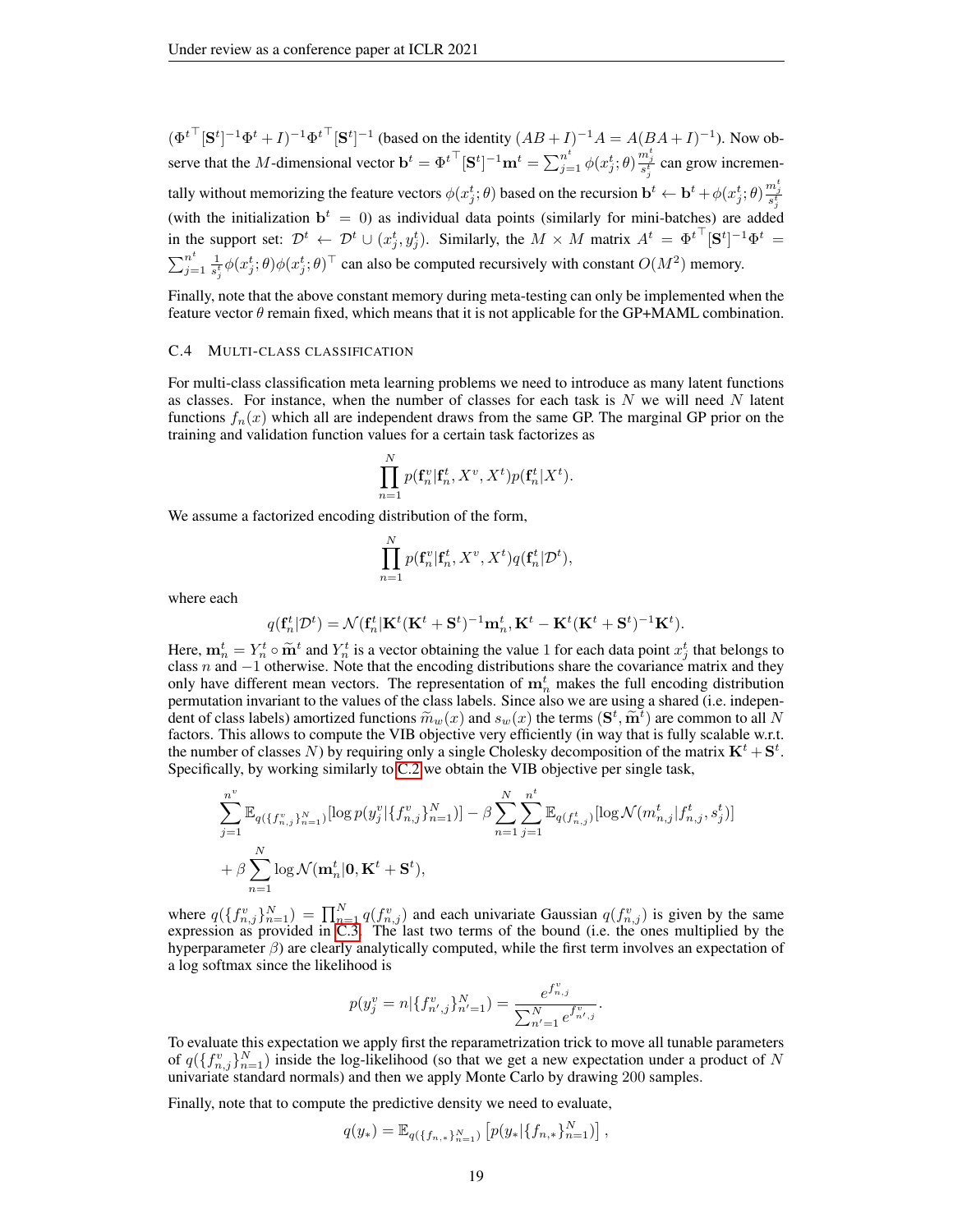which again is done by applying Monte Carlo by drawing 200 samples from  $q(\lbrace f_{n,*}\rbrace_{n=1}^N)$ . This is precisely how the negative log-likelihood test performance was computed for the GP models in Table [3.](#page-8-0) To decide the classification label based on the maximum class predictive probability (in order to compute e.g. accuracy scores), we take advantage of the fact that all  $N$  univariate predictive Gaussians  $q(f_{n,*})$  have the same variance but different means, thus the predicted class can be equivalently obtained by taking the argmax of the means of these  $N$  distributions.

#### C.5 SPECIFIC GP IMPLEMENTATION AND AMORTIZATION FOR FEW-SHOT CLASSIFICATION

For all few-shot multi-class classification experiments in order to implement the GP and GP+MAML methods we need to specify the feature vector  $\phi(x;\theta)$  and the amortized variational functions  $\widetilde{m}_{w}(x)$ and  $s_w(x)$ . The feature vector is specified to have exactly the same neural architecture used in previous works for all datasets, Omniglot, mini-Imagenent and Augmented Omniglot; see for example [Chen et al.](#page-9-14) [\(2019\)](#page-9-14) for details on these architectures for all these three datasets. Note that when computing the GP kernel function the feature vector  $\phi(x;\theta)$  is also augmented with the value 1 to automatically account for a bias term in the kernel function.

Regarding the two amortized variational functions needed to obtain the encoder, we consider a shared (with the GP functions) representation by adding two heads to the same feature vector  $\phi(x;\theta)$ : the first head corresponds to a linear output function  $\tilde{m}_w(x)$  and the second applies at the end the softplus activation  $s_w(x) = \log(1 + \exp(a(x)))$  (since  $s_w(x)$  represents variance) where the pre-activation  $a(x)$  is obtained by a linear function of the feature vector. For numerical stability we also apply a final clipping by bounding these functions so that  $\widetilde{m}_w(x) \in [-20, 20]$  and  $s_w(x) \in [0.001, 20]$ . The bound  $-20$  and 20 are almost never realized during optimization, so they are not so crucial, in contrast the lower bound 0.001 on  $s_w(x)$  is rather crucial regarding numerical stability since it ensures that the minimum eigenvalue of the matrix  $K^t + S^t$  (i.e. the matrix we need to decompose using Cholesky) is bounded below by 0.001.

# <span id="page-19-0"></span>D FURTHER EXPERIMENTAL DETAILS AND RESULTS

## D.1 EXPERIMENTAL SETTINGS AND HYPERPARAMETERS

The memory-based GP method (referred to in the Tables as GP) is trained by the VIB objective, as defined in Section [3,](#page-3-0) where the kernel feature vector  $\phi(x;\theta)$  is obtained by the last hidden layer of the same neural architecture as used in MAML. Based on this M-dimensional feature vector  $\phi(x;\theta) \in \mathbb{R}^M$  we consider two kernel functions: the standard linear kernel function  $k_\theta(x,x') =$  $\frac{1}{M}\phi(x;\theta)^\top\phi(x';\theta)$  (where the kernel variance  $\sigma_f^2$  is fixed to  $1/M$ ) and the cosine kernel  $k_\theta(x,x')=0$  $\phi(x;\theta)^\top \phi(x';\theta)$  $\frac{\varphi(x;\theta) - \varphi(x;\theta)}{||\varphi(x;\theta)|| ||\varphi(x';\theta)||}$ . These kernels are used in the experiments.

The Omniglot dataset consists of 20 instances of 1623 characters from 50 different alphabets. Each instance was drawn by a different person. It is augmented by creating new characters which are rotations of each of the existing characters by 0, 90, 180 or 270 degrees. In Omniglot experiment, MAML, Stochastic MAML and GP+MAML run by applying one adaptation step for both metatraining and meta-testing. The mini-Imagenet involves 64 training classes, 12 validation and 24 tests classes. Following previous work on mini-Imagenet we meta-train Stochastic MAML with 5 adaptation steps, while 10 steps are used for meta-testing. GP+MAML uses 5 steps for both meta-training and meta-testing. For both Omniglot and mini-Imagenet we follow the experimental protocol proposed by [Finn et al.](#page-9-1) [\(2017\)](#page-9-1), which involves fast learning of  $N = 5$ -way classification with  $K = 1$  or  $K = 5$  shots. The problem of N-way classification is set up as follows: select N unseen classes, provide the model with  $K$  different instances per class, and evaluate the model's ability to classify new instances within the  $N$  classes.

The Augmented Omniglot benchmark is a modified version of Omniglot which necessitates long-horizon adaptation and it is often considered as many-shots problem [\(Chen et al., 2019\)](#page-9-14). For each alphabet, 20 characters are sampled to define a  $N = 20$ -class classification problem with  $K = 15$ shots. Further, both train and validation images are randomly augmented, by applying transformations, which makes it even more challenging. Following [Flennerhag et al.](#page-9-15) [\(2018\)](#page-9-15); [Chen et al.](#page-9-14) [\(2019\)](#page-9-14), during meta-testing both MAML and Stochastic MAML perform 100 steps of adaptation (resulting in 2000 data points seen in total by the model where each step processes a minibatch of size 20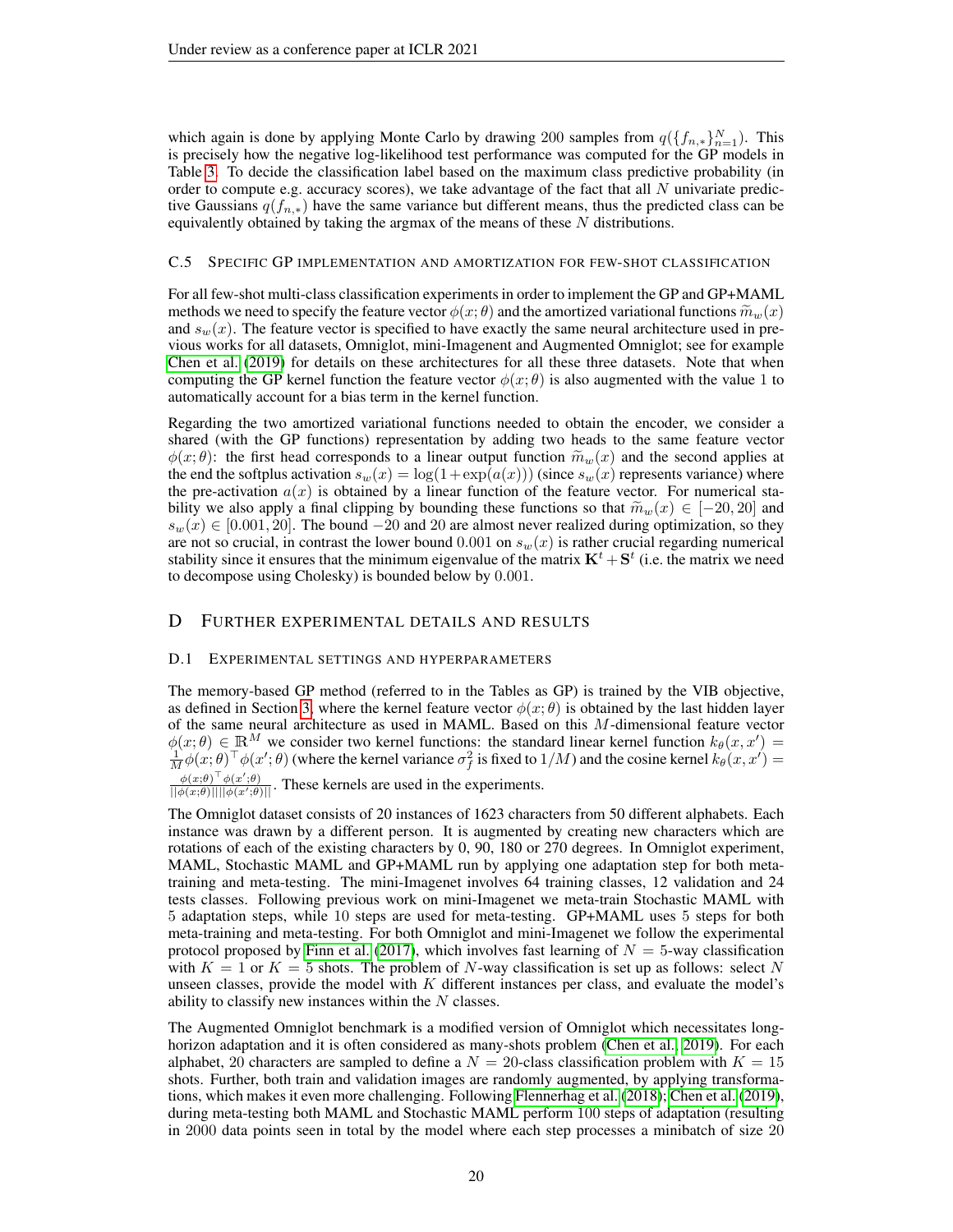points), while they are meta-trained by applying 20 adaptation steps (i.e. 400 training points seen per task). Both GP methods are meta-trained by memorizing the full  $N \times K = 20 \times 15 = 300$  support points without further data augmentation, while during meta-testing we allow the GP methods to see up to 2000 points. For all methods we perform a hyperparameter search using the train and validation subsets of all three benchmarks as detailed below.

For sinusoid regression, Omniglot and mini-Imagenet, meta-training of all methods consisted of 60000 iterations or episodes, where in each episode a learning update is performed based on a minibatch of tasks. For the sinusoid regression the meta batch-size was 5 tasks and for each task we have  $K = 10$  examples. For N-way, K-shot classification in Omniglot and mini-Imagenet (with  $N = 5$ , and  $K = 1, 5$  as mentioned in Table 2 in the main paper), the meta batch was 32 tasks in Omniglot and 4 tasks in mini-Imagenet. Also for these two datasets Stochastic MAML uses one gradient step (in the inner loop) for both meta-training and meta-testing in Omniglot, while in mini-Imagenet it uses 5 and 10 steps respectively, i.e. exactly as MAML by [Finn et al.](#page-9-1) [\(2017\)](#page-9-1) was applied in these datasets. As mentioned in the main paper GP+MAML considers one gradient adaptation step in Omniglot and 5 in mini-Imagenet (for both meta-training and meta-testing). The neural architectures of all these experiments is the same as in [Finn et al.](#page-9-1) [\(2017\)](#page-9-1). Specifically, for the Omniglot the architecture is from [Vinyals et al.](#page-10-1) [\(2016\)](#page-10-1), which has 4 modules with a  $3 \times 3$ convolutions and 64 filters, followed by batch normalization, a ReLU nonlinearity, and  $2 \times 2$  maxpooling. The Omniglot images are downsampled to  $28 \times 28$ , so the dimensionality of the last hidden layer is 64. For Omniglot, strided convolutions are used instead of max-pooling. For the GP methods this constructs 65-dimensional feature vector  $\phi(x;\theta)$  (64 plus one for the bias term which is included in  $\phi(x;\theta)$ ). For mini-Imagenet, the network uses 32 filters per layer and the final layer the feature vector feature is obtained by flattening so that finally the feature vector  $\phi(x;\theta)$  is 801-dimensional.

For Augmented Omniglot, the meta-training of all methods consisted of 5000 iterations. The Augmented Omniglot dataset is a modified version of Omniglot which, for gradient-based methods like MAML, necessitates long-horizon adaptation and it is often considered as many-shots problem [\(Chen et al., 2019\)](#page-9-14). For each alphabet, 20 characters are sampled to define a 20-class classification problem with  $K = 15$  data points per class. Furthermore, both train and test images are randomly augmented, by applying transformations. Following [Flennerhag et al.](#page-9-15) [\(2018\)](#page-9-15); [Chen et al.](#page-9-14) [\(2019\)](#page-9-14), we use a 4-layer convnet and during meta-testing MAML and Stochastic MAML performs 100 steps of adaptation (resulting in 2000 data points where each step processes a minibatch of size 20 datapoints, i.e. per class), while they are meta-trained by applying 20 adaptation steps. GP+MAML uses 5 adaptation steps for both meta training and meta testing.

Additional hyperparameters details are included in Tables [4,](#page-21-0) [5](#page-21-1) and [6.](#page-22-0) The ranges for the hyperparameters' search are:

• Outer learning rate  $\alpha$ :

[0.0001, 0.00025, 0.0005, 0.00075, 0.001, 0.002, 0.0025,

0.005, 0.0075, 0.01, 0.025, 0.05, 0.075, 0.1]

• Inner learning rate  $\rho$ :

[0.0001, 0.0005, 0.001, 0.002, 0.005, 0.01, 0.025, 0.05, 0.1, 0.2, 0.5, 1.0, 1.5, 2.0]

• Bottleneck coefficient  $\beta$ :

$$
[1e-07, 1e-06, 1e-05, 5e-05, 0.0001, 0.00025, 0.0005,
$$
  
0.00075, 0.001, 0.0025, 0.005, 0.0075, 0.01, 0.1, 0.5, 1.0]

#### <span id="page-20-0"></span>D.2 ADDITIONAL EXPERIMENTAL RESULTS

Table [7](#page-23-2) provides detailed few-shot sinusoid regression results, while Figure [3](#page-23-0) illustrates how the GP model, after having been meta-trained on the sinusoid regression tasks, predicts a test task as the number K of the training examples increases.

We also found that the qualitative behaviour of GP and GP+MAML are quite different. In Figure [4,](#page-23-1) we report the performance of the GP and GP+MAML on mini-Imagenet tasks as a function of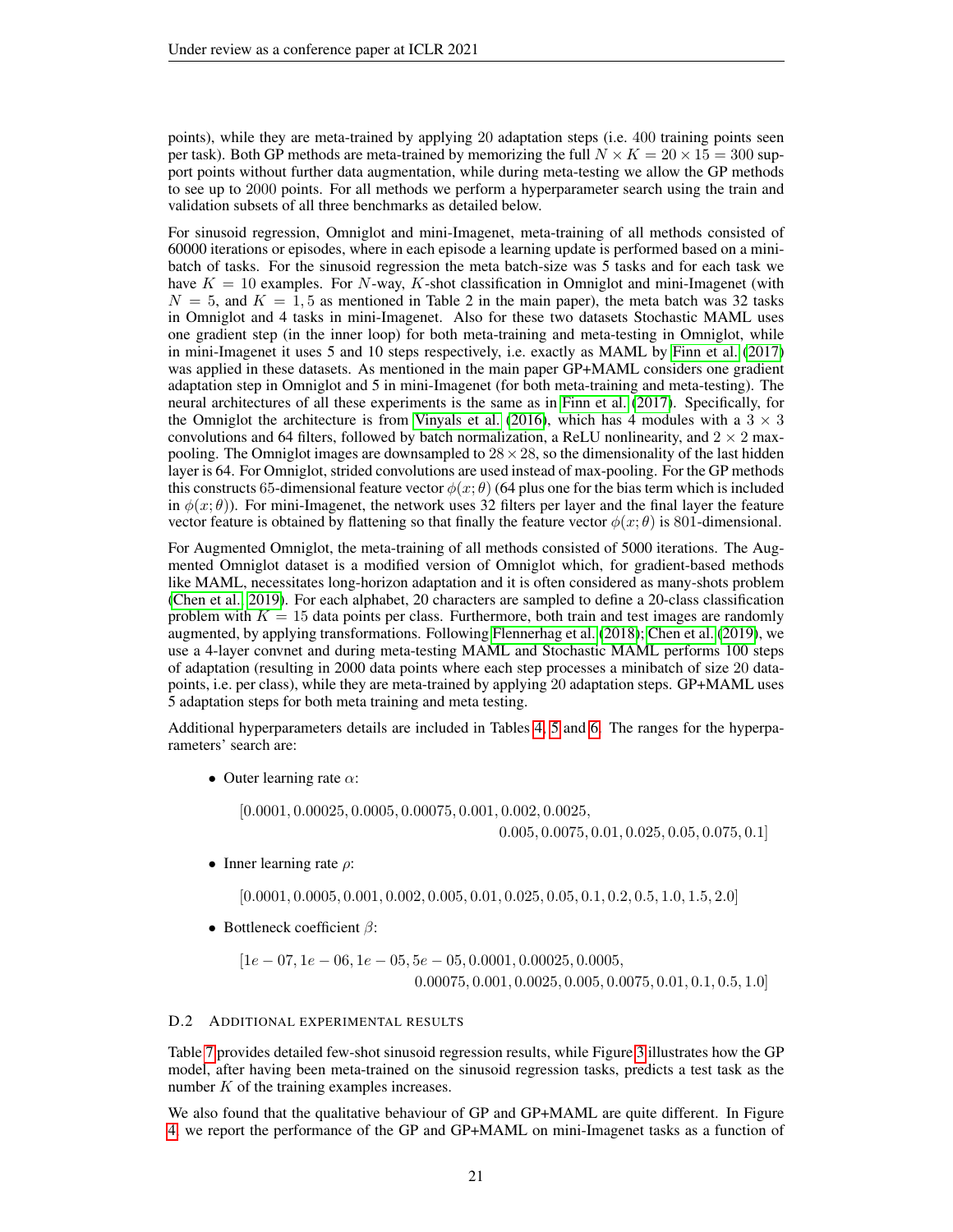<span id="page-21-0"></span>

| Parameter           | <b>Stochastic MAML</b> |                           |  |  |
|---------------------|------------------------|---------------------------|--|--|
|                     |                        | Omniglot                  |  |  |
|                     |                        | $K=1$ $K=5$               |  |  |
| Outer l.r. $\alpha$ | 0.005                  | 0.001                     |  |  |
| Inner l.r. $\rho$   | $1.5\,$                | $1.5\,$                   |  |  |
| Bottleneck $\beta$  | $10^{-7}$              | $10^{-6}$                 |  |  |
|                     |                        | mini-Imagenet             |  |  |
|                     | $K=1$                  | $K=5$                     |  |  |
| Outer 1.r. $\alpha$ | 0.0005                 | 0.0005                    |  |  |
| Inner l.r. $\rho$   | 0.05                   | 0.1                       |  |  |
| Bottleneck $\beta$  | $10^{-5}$              | $10^{-4}$                 |  |  |
|                     |                        | <b>Augmented Omniglot</b> |  |  |
| Outer 1.r. $\alpha$ |                        | 0.01                      |  |  |
| Inner l.r. $\rho$   |                        | 0.5                       |  |  |
| Bottleneck $\beta$  |                        | $10^{-6}$                 |  |  |
|                     |                        | Sinusoid regression       |  |  |
| Outer l.r. $\alpha$ |                        | 0.0005                    |  |  |
| Inner l.r. $\rho$   |                        | 0.1                       |  |  |
| Bottleneck $\beta$  |                        | $10^{-3}$                 |  |  |

|  | Table 4: Hyperparameters for Stochastic MAML. |  |  |
|--|-----------------------------------------------|--|--|
|--|-----------------------------------------------|--|--|

<span id="page-21-1"></span>

| <b>Parameter</b>    | <b>MAML</b>                |  |  |  |
|---------------------|----------------------------|--|--|--|
|                     | <b>Augmented Omniglot</b>  |  |  |  |
| Outer Lr. $\alpha$  | 0.01                       |  |  |  |
| Inner l.r. $\rho$   | 0.5                        |  |  |  |
|                     | <b>Sinusoid regression</b> |  |  |  |
| Outer 1.r. $\alpha$ | 0.002                      |  |  |  |
| Inner l.r. $\rho$   | 0.005                      |  |  |  |

Table 5: Hyperparameters for MAML in sinusoid regression and Augmented Omniglot.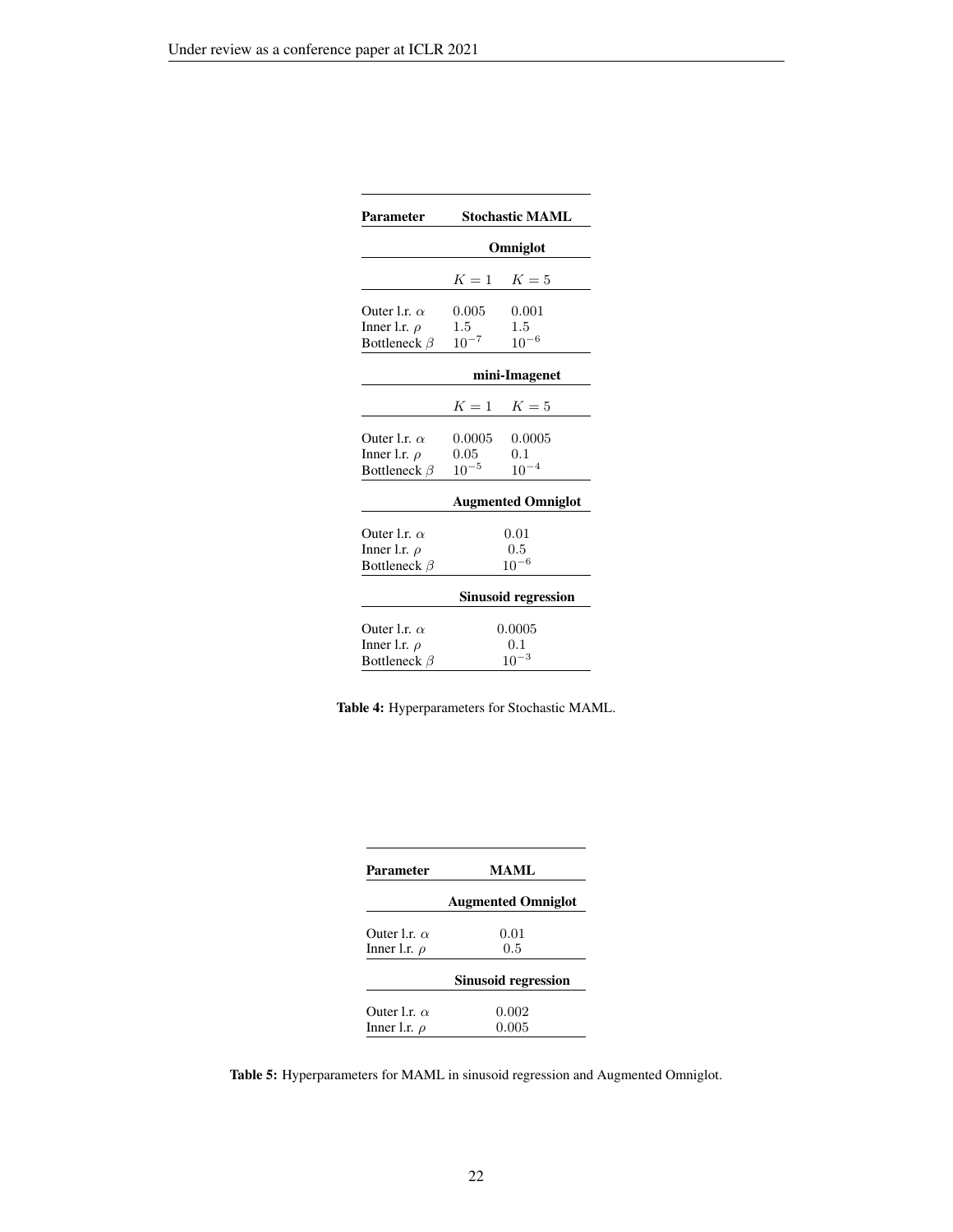<span id="page-22-0"></span>

| <b>Parameter</b>                                               | <b>GP</b> (linear)<br>GP (cos)<br>$GP + MAML$ (cos) |                  |                           | $GP + MAML$ (linear) |                             |                            |                           |                            |  |  |  |
|----------------------------------------------------------------|-----------------------------------------------------|------------------|---------------------------|----------------------|-----------------------------|----------------------------|---------------------------|----------------------------|--|--|--|
|                                                                |                                                     |                  | Omniglot                  |                      |                             |                            |                           |                            |  |  |  |
|                                                                | $K=1$                                               | $K=5$            | $K=1$                     | $K=5$                | $K=1$                       | $K=5$                      | $K=1$                     | $K=5$                      |  |  |  |
| Outer l.r. $\alpha$<br>Inner l.r. $\rho$<br>Bottleneck $\beta$ | 0.001<br>0.0005                                     | 0.0025<br>0.0005 | 0.0025<br>0.0001          | 0.005<br>0.0001      | 0.00075<br>0.0005<br>0.0005 | 0.005<br>0.002<br>0.0005   | 0.0025<br>0.002<br>0.0001 | 0.001<br>0.0005<br>0.00005 |  |  |  |
|                                                                |                                                     |                  |                           |                      | mini-Imagenet               |                            |                           |                            |  |  |  |
|                                                                | $K=1$                                               | $K=5$            | $K=1$                     | $K=5$                | $K=1$                       | $K=5$                      | $K=1$                     | $K=5$                      |  |  |  |
| Outer l.r. $\alpha$<br>Inner l.r. $\rho$<br>Bottleneck $\beta$ | 0.00075<br>0.005                                    | 0.0005<br>0.005  | 0.0025<br>0.005           | 0.00075<br>0.005     | 0.001<br>0.0005<br>0.001    | 0.0005<br>0.0005<br>0.0005 | 0.001<br>0.002<br>0.0001  | 0.00075<br>0.002<br>0.0005 |  |  |  |
|                                                                |                                                     |                  |                           |                      | <b>Augmented Omniglot</b>   |                            |                           |                            |  |  |  |
| Outer 1.r. $\alpha$<br>Inner l.r. $\rho$<br>Bottleneck $\beta$ | 0.0025<br>0.05<br>0.00075<br>0.0005                 |                  | 0.005<br>0.001<br>0.00025 |                      | 0.005<br>0.0005<br>0.00001  |                            |                           |                            |  |  |  |
|                                                                |                                                     |                  |                           |                      | <b>Sinusoid regression</b>  |                            |                           |                            |  |  |  |
| Outer l.r. $\alpha$<br>Inner l.r. $\rho$<br>Bottleneck $\beta$ | 0.00075<br>1.0                                      |                  |                           |                      | 0.002<br>0.0001<br>0.5      |                            |                           |                            |  |  |  |

Table 6: Hyperparameters for the GP methods.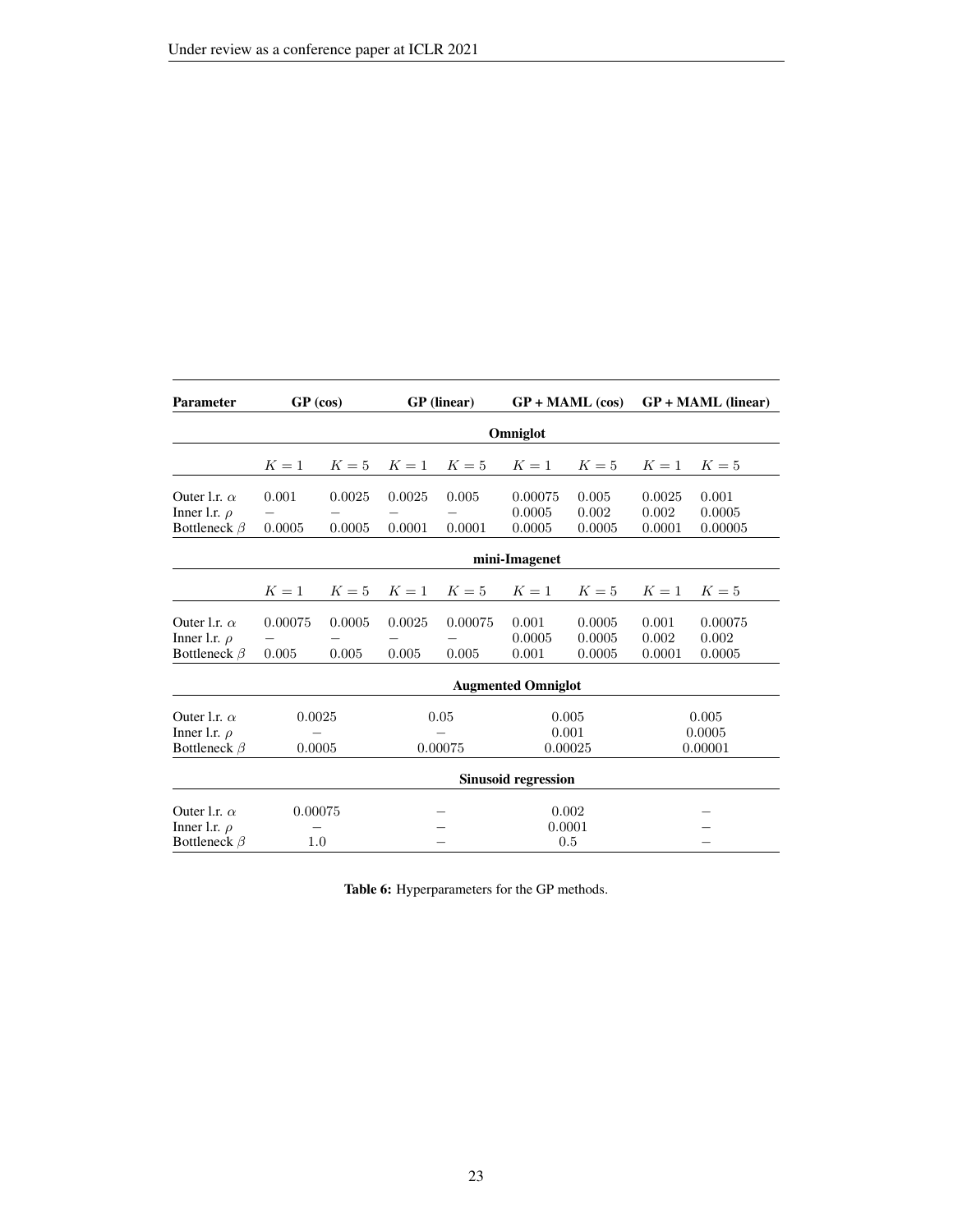<span id="page-23-2"></span>

| Model                         | $K=5$          | $K=10$                                                | $K=20$                          |
|-------------------------------|----------------|-------------------------------------------------------|---------------------------------|
|                               |                |                                                       |                                 |
| MAML (our)                    |                |                                                       |                                 |
| grads steps 1                 |                | $0.600 \pm 0.662$ $0.359 \pm 0.015$ $0.228 \pm 0.018$ |                                 |
| grads steps 5                 |                | $0.311 \pm 0.013$ $0.12 \pm 0.006$ $0.06 \pm 0.004$   |                                 |
| grads steps 10                |                | $0.280 + 0.013$ $0.096 + 0.005$ $0.043 + 0.003$       |                                 |
| Stochastic MAML               |                |                                                       |                                 |
| grads steps 1                 | $0.662 + 0.04$ |                                                       | $0.382 + 0.021$ $0.244 + 0.014$ |
| grads steps 5                 |                | $0.352 \pm 0.035$ $0.141 \pm 0.014$ $0.073 \pm 0.006$ |                                 |
| grads steps 10                |                | $0.317 + 0.34$ $0.116 + 0.012$ $0.054 + 0.004$        |                                 |
| GP                            |                | $0.02 \pm 0.014$ $0.002 \pm 0.001$ $0.001 \pm 0.001$  |                                 |
| GP+MAML                       |                | $0.058 \pm 0.054$ $0.002 \pm 0.001$ $0.002 \pm 0.002$ |                                 |
|                               |                |                                                       |                                 |
| MAML (Finn et al., 2017) 0.35 |                |                                                       |                                 |

**Table 7:** Detailed few-shot sinusoid regression results. We report the results of the GP model for  $K = 5, 10, 20$ and for MAML assuming different gradient adaptation steps (including also a result reported in the original MAML paper by [Finn et al.](#page-9-1) [\(2017\)](#page-9-1)).

<span id="page-23-0"></span>

Figure 3: The red curve represents a ground truth sinusoid function whereas the light blue one is the mean prediction of a GP. As K increases, the uncertainty (shown by the shaded area) of the GP decreases and its mean predictions become closer to the ground truth. Given already  $K = 4$  points, the mean prediction matches well the sinusoid function.

<span id="page-23-1"></span>

Figure 4: Qualitative difference between GP and GP+MAML on mini-Imagenet as a function of inner loop steps. Because there is no inner loop for the GP, we simply report it as a reference to the GP+MAML.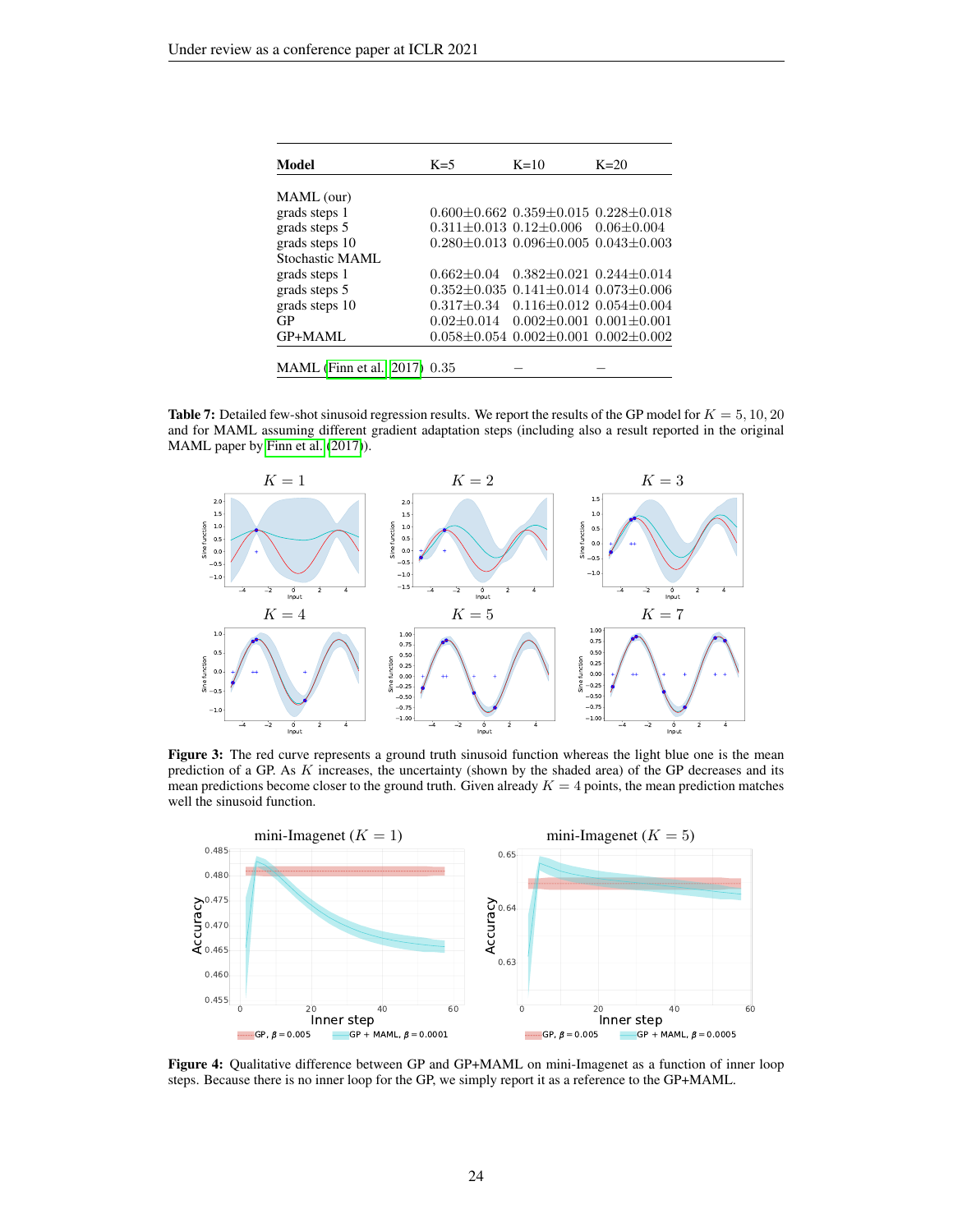inner steps executed at test time by GP+MAML. Note, that GP actually has only one step executed over all the test-time data in once, because there is no inner loop for it. Intuitively, we would expect GP+MAML to have similar performance to GP at the beginning of inner loop, but this is not what is happening. Instead, it starts quite low and peaks at exactly the number of inner steps used during meta-training and then the performance starts to deteriorate.

## <span id="page-24-1"></span>D.3 ABLATIVE STUDIES

**Bottleneck cost**  $\beta$  **ablation** To understand the impact of  $\beta$  on learning we provide the ablation analysis in Figure [5](#page-24-2) on sinusoid regression and two few-shot classification tasks. For a regression task, Figure [5](#page-24-2) (a), we observe that having a large  $\beta = 1.0$  is beneficial and provides the best mean squared error (MSE). For few-shot classification tasks Figures [5](#page-24-2) (b)-(f), we observe that there is a large range of  $\beta$  values in between  $[10^{-7}, 0.01]$  providing similar classification accuracy. Interestingly, for values of  $\beta$  close to 1, where for  $\beta = 1$  the VIB corresponds to an ELBO, the performance deteriorates significantly.

<span id="page-24-2"></span>

**Figure 5:** Ablation analysis for different  $\beta$  values on sinusoid regression and few shot classification tasks. For sinsusoid regression we report mean squared error (MSE): lower is better. For few-shot classification tasks, we report the accuracy: higher is better.

#### <span id="page-24-0"></span>D.4 IMPROVED VERSIONS FOR THE GP-BASED METHODS

For GP-based methods we consider additional popular tricks used in the community to improve performance.

For Augmented Omniglot dataset [\(Flennerhag et al., 2018\)](#page-9-15), for the network architecture we add 4 additional layers similar to [Flennerhag et al.](#page-9-16) [\(2020\)](#page-9-16), where each layer is added after a convolutional layer. These additional layers are simple convolutions as considered in [Flennerhag et al.](#page-9-16) [\(2020\)](#page-9-16). In addition, we add a batch normalization. Simply using more layers in GP methods significantly improves the performance on this dataset. Note, that the results are achieved without a special warpgrad architecture as in [Flennerhag et al.](#page-9-16) [\(2020\)](#page-9-16). In Table [8](#page-25-0) we show the results with and without batch normalization (BN).

In addition, we run additional experiments on mini-ImageNet [\(Ravi & Larochelle, 2017\)](#page-10-0) and tiered-ImageNet [\(Ren et al., 2018\)](#page-10-18) with using pre-trained embeddings from LEO [\(Rusu et al., 2019\)](#page-10-19) paper as features. The embeddings are taken from their GitHub repository. On top of these features, we construct an MLP with two hidden layers and ReLU activations where each layer has 128 hidden dimensions. This defines the feature vector  $\phi(x;\theta)$  which is used by the GP methods in all the experiments. Moreover, we apply dropout to the LEO embeddings before passing them to the MLP. The results are given in Table [9.](#page-25-1) The hyperparameters are tuned in the same way as for the previous experiments. Their parameters are given in Table [10.](#page-25-2) Notice that the GP methods are comparable